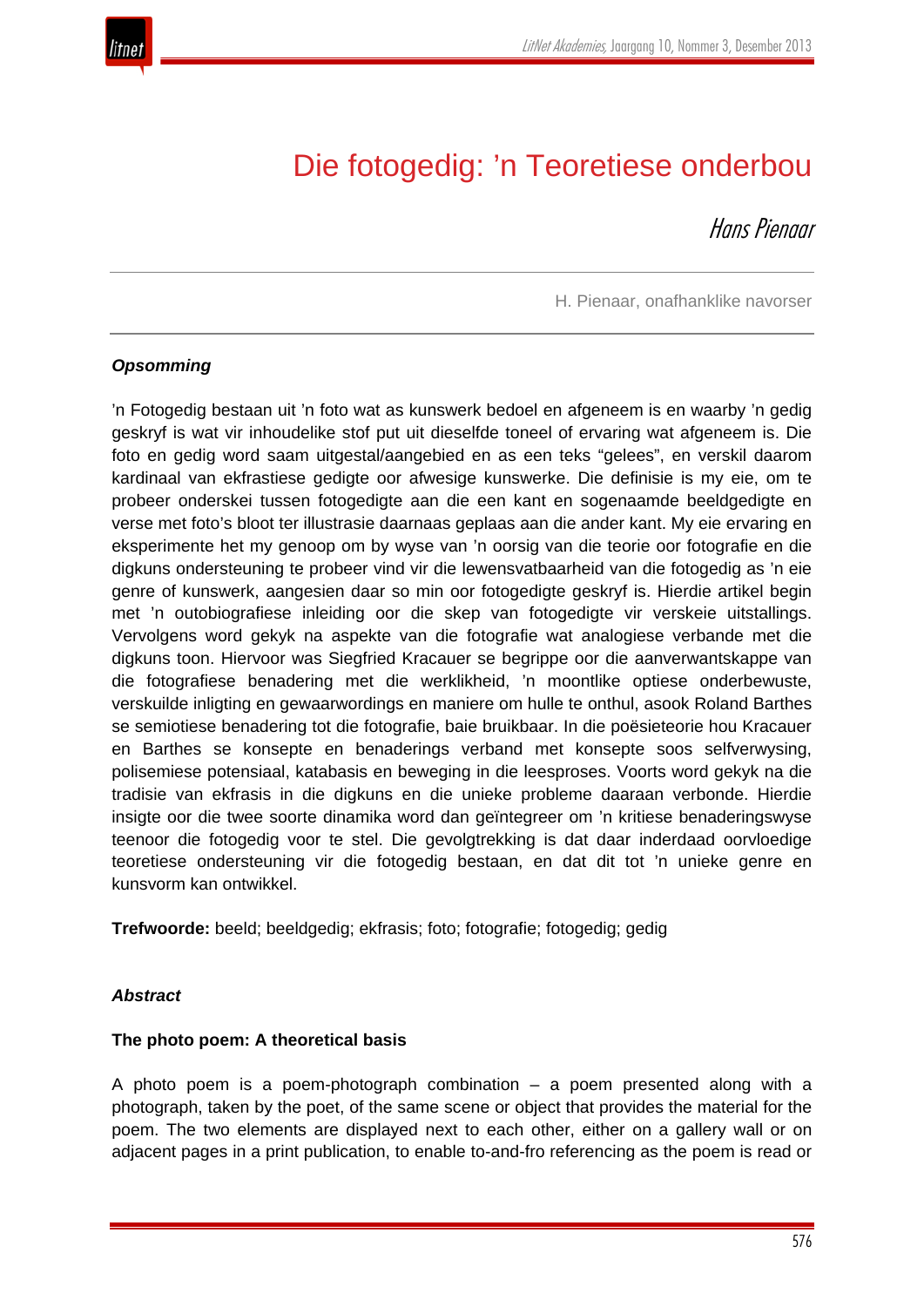the photograph is scanned. The aim is an integrated reading experience of which the sum is greater than the parts.

The term *photo poem* is the author's own, and was originally used to describe the items that were part of several exhibitions at various South African art festivals and galleries from 2002 to 2012. Some of these 70-odd photo poems were also included in his 2010 collection of poems, *Notas uit die empire* (Notes from the empire).

On the face of it the photo poem joins the long-established practice of "ekphrasis" in Western literature. In classical literature *ekphrasis* meant an intervention or pause in a rhetorical presentation, during which a detailed description of an object would be rendered (Krieger 1992:7). The word *ekphrasis* means "to give voice" to something, and initially there was no restriction on the types of objects or subjects, which ranged from battlefield scenes to an artist's new earthenware item. However, through the ages *ekphrasis* was narrowed down to refer to the description of an object in an art form other than a word-based one. Today ekphrasis has become quite common in Western literature, as a response to especially works of visual art (Donaldson and Hall 1991:529).

Two aspects come to mind when one focuses on photography as the visual art form on which the ekphrasis is based. The first is that the photos to which ekphrastic poems refer are quite often "iconic" photos; in Afrikaans, for example, photos of the legendary actress Marilyn Monroe have been the inspiration for poetry by Joan Hambidge, T.T. Cloete and others (Taljaard-Gilson 2002:42–3). The poems succeed as independent works despite the fact that the photo is absent. The second aspect is that the poems refer to photos taken by others, not by the poet. In all cases, the poem clearly is meant to be a stand-alone work which can be enjoyed independently of the original photo and is primarily a poem.

With the author's offering of photo poems a new field is opened: while the photos are meant as an artistic response to a slice of reality, they are simultaneously a record of the scene from which the photographer-poet has to deliver a parallel response in words, a response that also includes ekphrastic moments as the poet reads or scans the photographic art work.

The keys to the appreciation of the photo poem presented in this way are:

(i) The reference field in both elements is the same and can be very specific in time and space (geography and history).

(ii) The visual element is always present for the reader's/user's reading and for instant reference without mediation through memory.

(iii) The two elements, poem and picture, are intended to deliver an integrated experience in which the picture and poem are interdependent in producing a new synthesis of meanings.

A poem that is written as part of the same creative process as taking a photograph, and is presented on the same plane as the photo, becomes a factor in a totally different dynamic from a poem written about a work of art that is absent in the poem's presentation, or appears only in a drastically reduced, second-hand or even third-hand form as an illustration.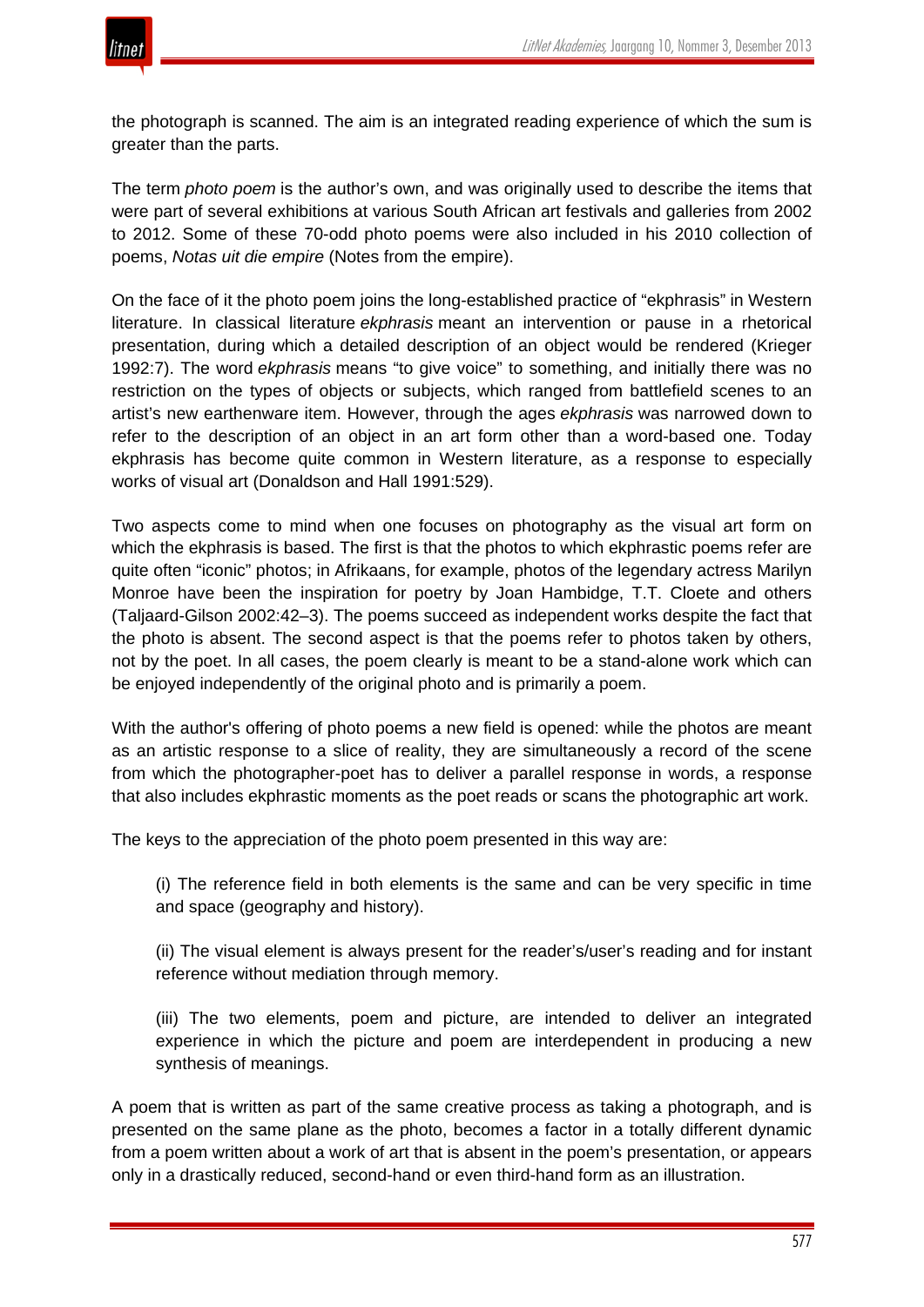

In Afrikaans and other European languages ekphrastic poems are often referred to in terms that could be translated as "image poems" (cf. the Afrikaans term *beeldgedig*) (Taljaard-Gilson 2002:42–3). But there is a crucial difference between "image poems" and "photo poems". The criterion for the success of an image poem is often whether it acquires "its own life". Even when exhibitions of poems and paintings are put on, poems and paintings have a life independently of each other, and their integration is ad hoc and sometimes a gimmick. With a photo poem the idea is that the pictorial element cannot be divorced from the poetic element.

In theorising photo poetry a major obstacle is the relative scarcity of creative writing products incorporating photographs. While such literary works include some of the best in contemporary world literature, such as novels by W.G. Sebald, they still make up a very small percentage of the flood of literary works coming on to the market every year. In poetry, such works are even scarcer.

The motivation for this article includes exploring principles on which to build a theoretical framework for the *photo poem* concept. This is done by means of separately examining the theoretical and critical literature about photography, ekphrasis and poetry.

Photography has unique qualities that distinguish it from the other visual arts, and which in layman's terms are often called "magical". These qualities have been extensively theorised by some of the leading thinkers on culture of modern times, such as Walter Benjamin, Roland Barthes and John Berger. This investigation focuses on those aspects that can contribute to establishing the photo poem as an independent genre or subgenre. In this regard, concepts such as *the decisive moment* and reflections of the master photographer Henri Cartier-Bresson (Finn 1994) and several other photographers are crucial, as discussed in several collections of writings on photography (Trachtenberg 1980; Berger 1982; Finn 1994; Wells 2000; Shore 2010). The histories of iconic images is also useful (Koetzle 2005). Key concepts are provided by Siegfried Kracauer, who tried to pin down the uniqueness of photography in isolating the four affinities of the photographic approach: with the accidental, with an unposed reality, with eternity, and with the undetermined (Kracauer 1927:266).

In order to compare the internal dynamics of eliciting meaning from photos with the internal dynamics of poetry it is necessary to narrow down the theory of poetry to individual takes on it, in light of the abundant literature available on poetry. For this article the poet and scholar Ruth Padel's treatment of the uses of poetry (2002; 2007) was selected. Murray Krieger's (1996) views on ekphrasis are also employed.

Padel's (2007:29) view of "movement in poetry" serves well to develop ways towards a critical appreciation of photo poetry. Movement during the reading or interpretation of a photo is key in the compositional analysis of good pictures by several critics, as in the more popular introductions to photography by the likes of Michael Freeman, who in *Achieving photographic style* (1984:32–61) writes about the "lively surface".

However, such "movement" in the two art forms is relativised by the static characteristics of both the poem (the epic forms of poetry aside) and the photograph (the filmic forms of photography aside) – qualities that contribute to the unique enjoyment of both, but are also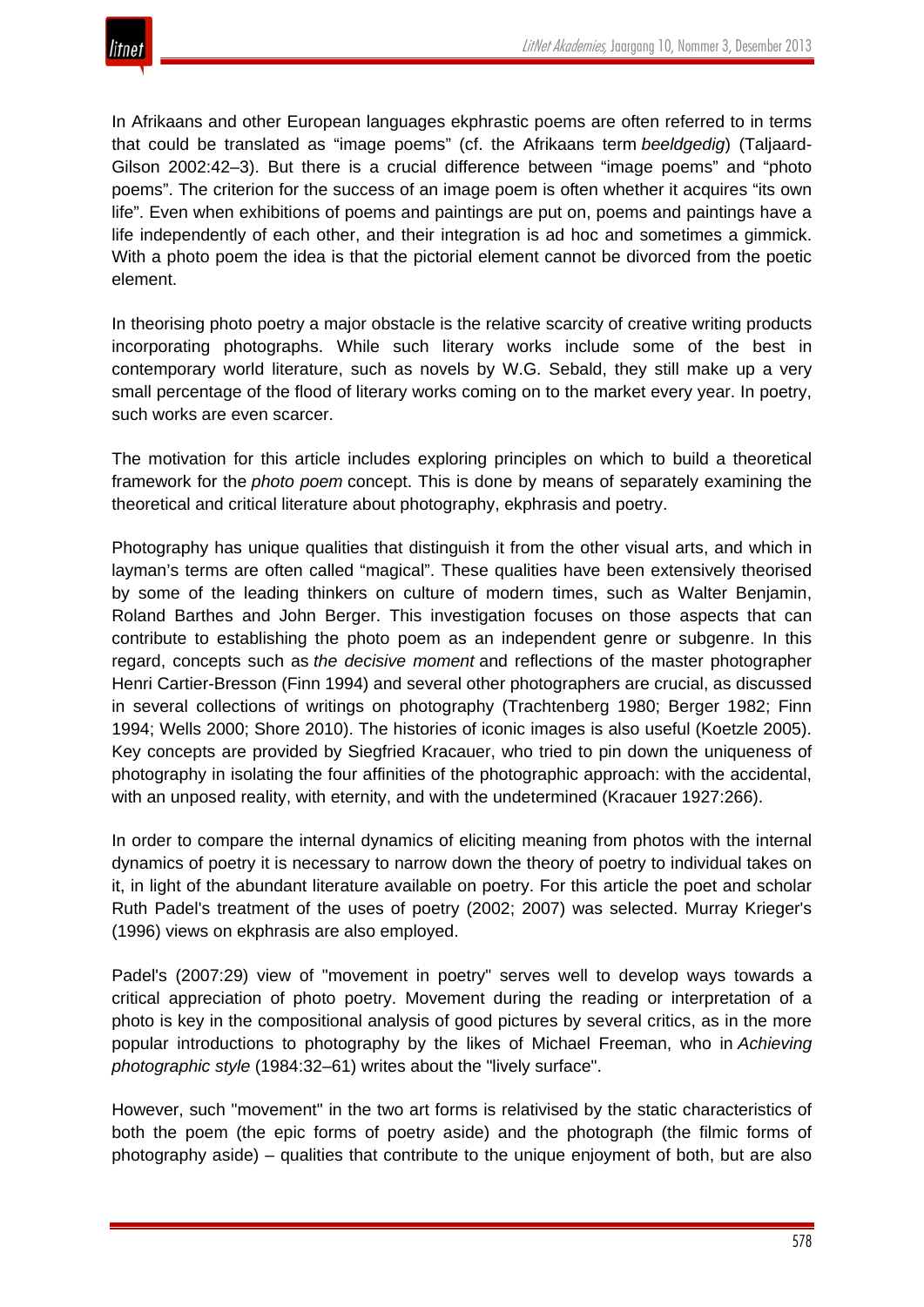

the main reasons why both art forms have drastically reduced numbers of supporters, compared with art forms such as novels or films.

Developing Krieger's views on the tension between the simultaneous desires for intelligibility and sensibility of poetry, the article proposes that photo poems can serve to alleviate the "weaknesses" of both poetry and photography. It also solves a series of problems thrown up by ekphrasis, as listed by Bartsch and Elsner (2007), to such an extent that photo poems may be seen as not ekphrastic at all, since neither the poetic element nor the photographic element is intended to dominate.

Another fruitful field for developing a theoretical basis for the photo poem is semiology, and especially the writings of Roland Barthes on photography and the rhetoric of the image. His concept of the *punctum* (Barthes 1977:143) is related to the epiphanic experience of poems, the "mortal wound", in the words of American poet Robert Frost, that the reader acquires when coming to a sudden insight upon reading a poem (quoted in Padel 2007:4).

Barthes distinguishes between the denotational aspects of photography – which allow it to be the foundation of contemporary bureaucracies – and connotational aspects, which make it a site on which to play out cultural codes. A key insight from Barthes is that photos are paradoxical: they appear both to be without code and to be able to absorb all codes (1983:197–8). This has made their introduction into human life a leap on an anthropological scale, a watershed moment in human evolution (Barthes 1977:120–1).

In his treatment of the rhetoric of the image Barthes (1977:118) elaborates on "the linguistic message", which in the case of photography offers at least three ways to "anchor" the photo and avoid ambiguity, through perceptual, cognitive and ethical connotation. This article contends that Barthes neglected the possibility of a "creative" linguistic message, in which poetical instruments can be employed to exploit the hidden signifying possibilities, ambiguities and the punctum in the enjoyment of photos.

**Keywords:** image; image poem; ekphrasis; photo; photography; picture poem; poem

#### **1. Inleiding**

Wanneer 'n mens fotografie en die digkuns kombineer, soos ek gedoen het in 'n reeks uitstallings tussen 2002 en 2012, is dit oënskynlik 'n eenvoudige saak om teoretiese ondersteuning te vind vir die bedryf van "fotogedigte". Die term *fotogedig* is aanvanklik vir reklame gebruik, maar is ook die mees akkurate manier om werke te beskryf waarin die gedig deel is van dieselfde skeppende proses as die neem van 'n foto wat as kunswerk bedoel en afgeneem is, en waarin die twee saam 'n geheel vorm wat groter as die dele is.

Die kernprobleem in die ontwikkeling van 'n teoretiese onderbou vir die begrip *fotogedig* is die relatiewe skaarste aan kreatiewe skryfprodukte oor en saam met foto's. Hoewel sulke letterkundige werke onder die beste in die hedendaagse wêreldletterkunde tel, byvoorbeeld die romans van W.G. Sebald, vorm hulle slegs 'n baie klein persentasie van die oorvloed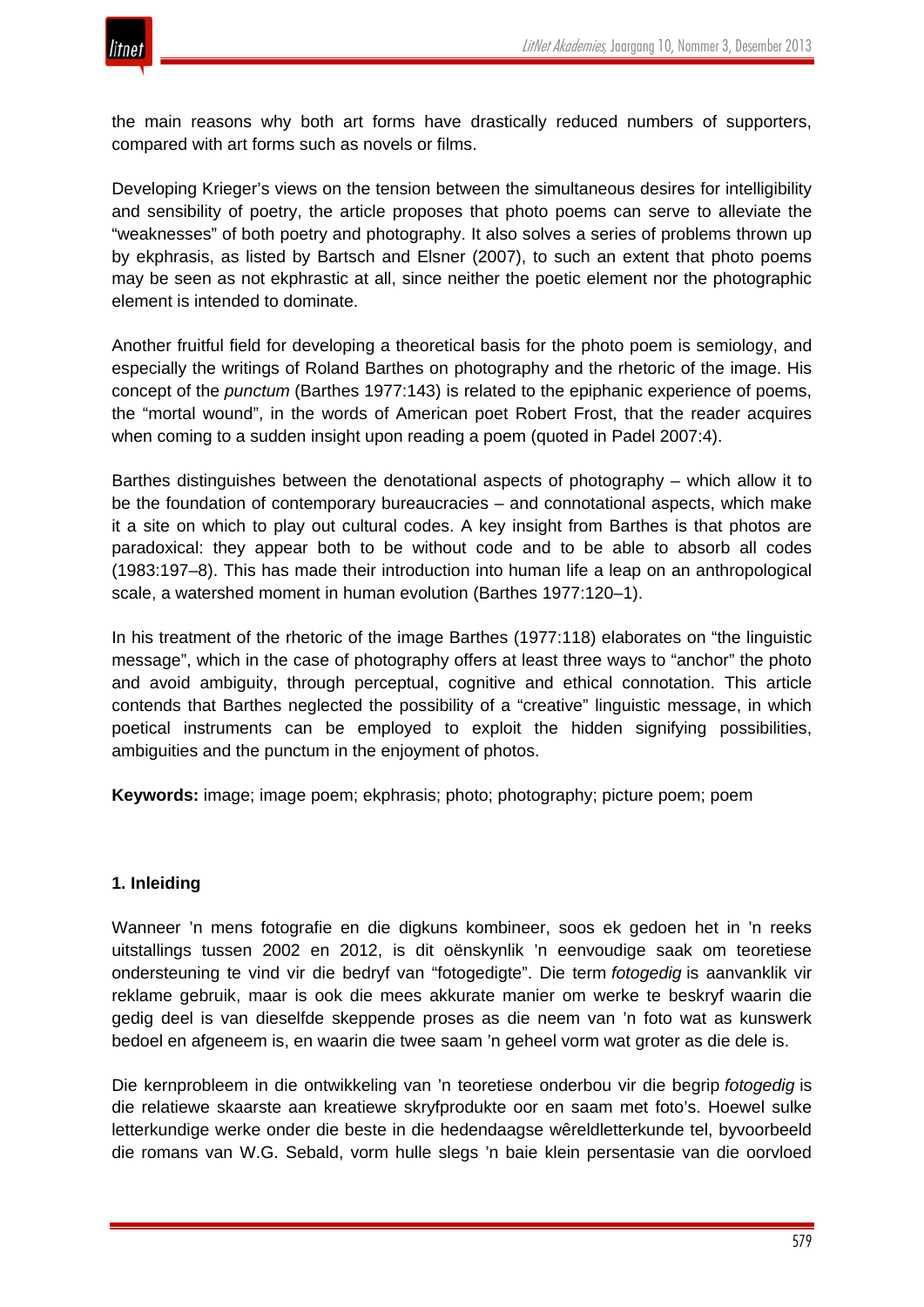

aan literêre werke wat vandag geproduseer word – en veral in die poësie is sulke werke besonder skaars.

'n Ander problematiese aspek is die verhouding tussen die foto en die gedig. In Afrikaans is daar gedigte wat na 'n spesifieke, ikoniese, foto in die fotografiese kanon verwys, en behandelings daarvan bestaan wel in die kritiek, maar die foto's word nie gewoonlik by die teks afgedruk nie. Dit word ook dikwels gestel dat die gedig onafhanklik moet kan bestaan (vgl. bv. T.T. Cloete se "Foto in blou" in Taljaard-Gilson 2005). By die produksie van fotogedigte is die aanwesigheid van die foto egter onontbeerlik.

'n Gedig wat deel is van dieselfde skeppende proses as die neem van 'n foto, en saam daarmee op 'n bladsy of in 'n uitstalling aangebied word, word deel van 'n geheel ander dinamika as 'n gedig wat geskryf is oor 'n kunswerk wat afwesig is in die aanbieding daarvan, of wat in drasties gereduseerde, tweedehandse of selfs derdehandse vorm in 'n foto daarnaas verskyn.

Voorts val sulke fotogedigte met die eerste oogopslag in die breë klas van ekfrastiese kuns, wat in sy moderne definisie beteken dat 'n kunswerk as "grondstof" vir 'n ander kunswerk gebruik word. By nadere ondersoek blyk dit egter dat die teorie van ekfrasis nie ten volle daarin slaag om die onderliggende prosesse en betekenisgewing van die fotogedig te verklaar nie. Die redes vir hierdie stelling word in die artikel verskaf.

Die genoemde probleme kan opgelos word deur die unieke aard van fotografie te ondersoek, met inagneming van die kardinale verskille tussen fotografie en ander beeldende kunsvorme (vgl. Berger, Barthes, Benjamin hier onder). Hoewel daar met die neem van enige foto kreatiewe bemiddeling deur die fotograaf is, is 'n foto terselfdertyd 'n absolute rekord van die deursnit van die werklikheid vir die splitsekonde wat die neem van 'n foto duur. Hierdie rekord of rekords word as so betroubaar beskou dat hulle as die fondamente van die wêreld se hedendaagse burokrasieë, wetenskappe en tegnologieë dien.

Daar is etlike konsepte in die teorie oor fotografie wat ooreenkom met konsepte in die teorie oor die digkuns, en in hierdie artikel word hierdie ooreenstemmings behandel met die uiteindelike doelwit om 'n aantal beginsels vir kritiese benaderings van die fotogedig aan die hand te doen.

Weens al die kwessies hier bo genoem, en omdat die fotogedig as 'n geïntegreerde produk aangebied word, is dit misleidend om van die elemente van die fotogedig as óf die "foto" óf die "gedig" te praat. Daarom word eerder in die artikel na hulle as die "woordgedeelte" en die "fotogedeelte" verwys.

#### **2. Die ontstaan van die fotogedig: outobiografiese aantekeninge**

As joernalis van beroep het ek sedert die vroeë 1980's wyd in etlike lande gereis. Met die jare het die nodigheid ontstaan om my eie foto's te neem wanneer die geld ontbreek het om spesialisfotograwe saam te neem. Die gebrek aan tyd, omdat ek dan twee funksies moes verrig, het my genoop om dikwels aantekeninge in telegramstyl aan te teken, as 'n manier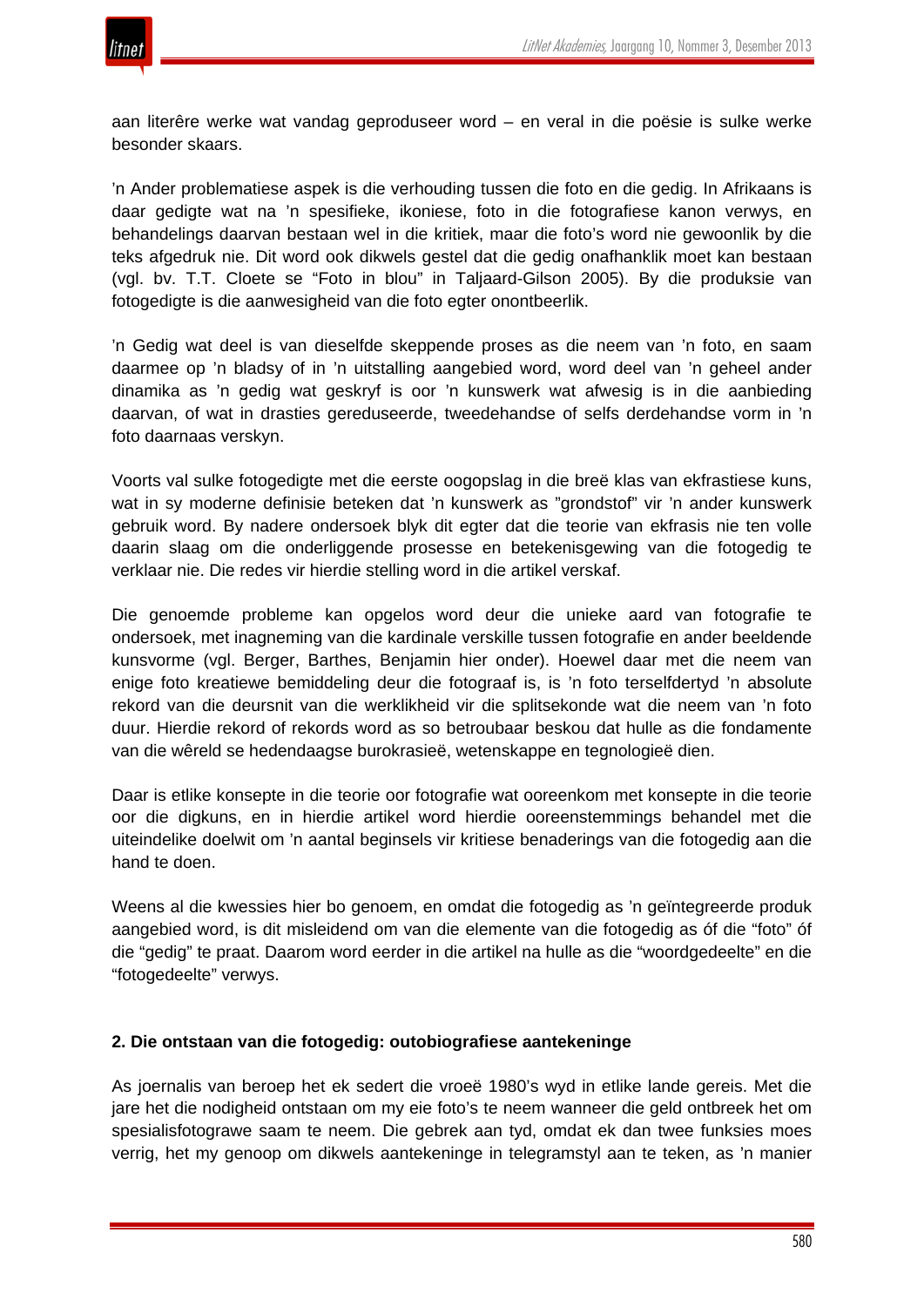

om die kontekste van foto's te onthou, name op te teken en die motiverings vir die foto's te probeer vaspen en boekstaaf.

Sedert ongeveer 1998 het ek ook ernstig begin gedigte skryf. Die twee aktiwiteite het sodanig saamgevloei dat ek begin het om hierdie kursoriese aantekeninge tot gedigte om te werk. Gaandeweg het ek besef dat daar 'n unieke dinamika tussen sulke "skryfsels" en die foto's bestaan, en dat hulle mekaar ondersteun in die proses om gewaarwordinge oor en reaksies op spesifieke tonele en gebeure uit te druk.

Ek het begin om die skryfsels tot volwaardige gedigte om te werk, in samehang met die foto's. In 2002 het die Klein Karoo Nasionale Kunstefees (KKNK) die eerste uitstalling van hierdie produkte, *Moeg gedroom*, as deel van sy hooffees geborg. Die uitstalling het tot 'n soortgelyke uitstalling by Boekehuis in Johannesburg gelei, en 'n uitnodiging na die 2005- Woordfees in Stellenbosch het gevolg. Die laaste uitstalling is in dieselfde jaar op Oudtshoorn gehou, weer eens deur die KKNK geborg. Hierdie keer was die titel *Uithoeke*. Teen daardie tyd het die reklameterm *fotogedigte* gevestig geraak as die mees akkurate manier om die items in die uitstallings te beskryf.

Deurgaans was die uitdaging om aan beide vorme – digkuns en fotografie – reg te laat geskied. Aanvanklik is die woordgedeeltes van die fotogedigte redelik prosaïes aangebied, en interne middele soos binnerym, assonansie en alliterasie is met 'n ligte hand gebruik. Die foto's is in kleur in A4-grootte uitgestal, op ooghoogte, en die gedigte daaronder is in 'n lettertipe en -grootte gedruk wat die leesproses vir 'n staande kyker sou vergemaklik.

Met eksperimentering het ek gevoel dat vier reëls te min is, omdat die kyker dan dalk nie genoeg aandag aan die woorde sal gee nie, of omdat die woordgedeeltes neig om kwatryne te word, en kwatryne 'n lewe onafhanklik van die foto kan verkry. Tien reëls was egter weer te veel, omdat die gedig dan neig om te veel "gewig te dra", en ook dan 'n onafhanklike lewe kan verkry.

Ek wou egter ook seker maak dat die woordgedeeltes genoeg substansie as digterlike uitdrukking het, aangesien ek 'n motivering vir die uitstalling bloot op grond van die visuele wou vermy. Sommige foto's is dus gekies omdat hulle hul tot vrugbare digterlike uitdrukking geleen het, en nie noodwendig geskik sou wees vir 'n duur, grootmaat-uitstalling op grond van artistieke en/of tegniese gehalte nie.

Hierdie reduktiewe benadering het die insig gebring dat die "lees" van 'n foto (of bloot die deurbring van tyd voor 'n foto ten einde bewus te raak van al die elemente daarin) analoog was aan die invoeging van gedig-elemente in die woordgedeeltes.

Gaandeweg is meer opsigtelik formele elemente soos rym en ritme ingevoer. Die keuse van tonele en onderwerpe vir die neem van foto's is toenemend toegespits op moontlike gebruik in fotogedigte, en hul primêre gebruik vir joernalistieke doeleindes het agterweë geraak.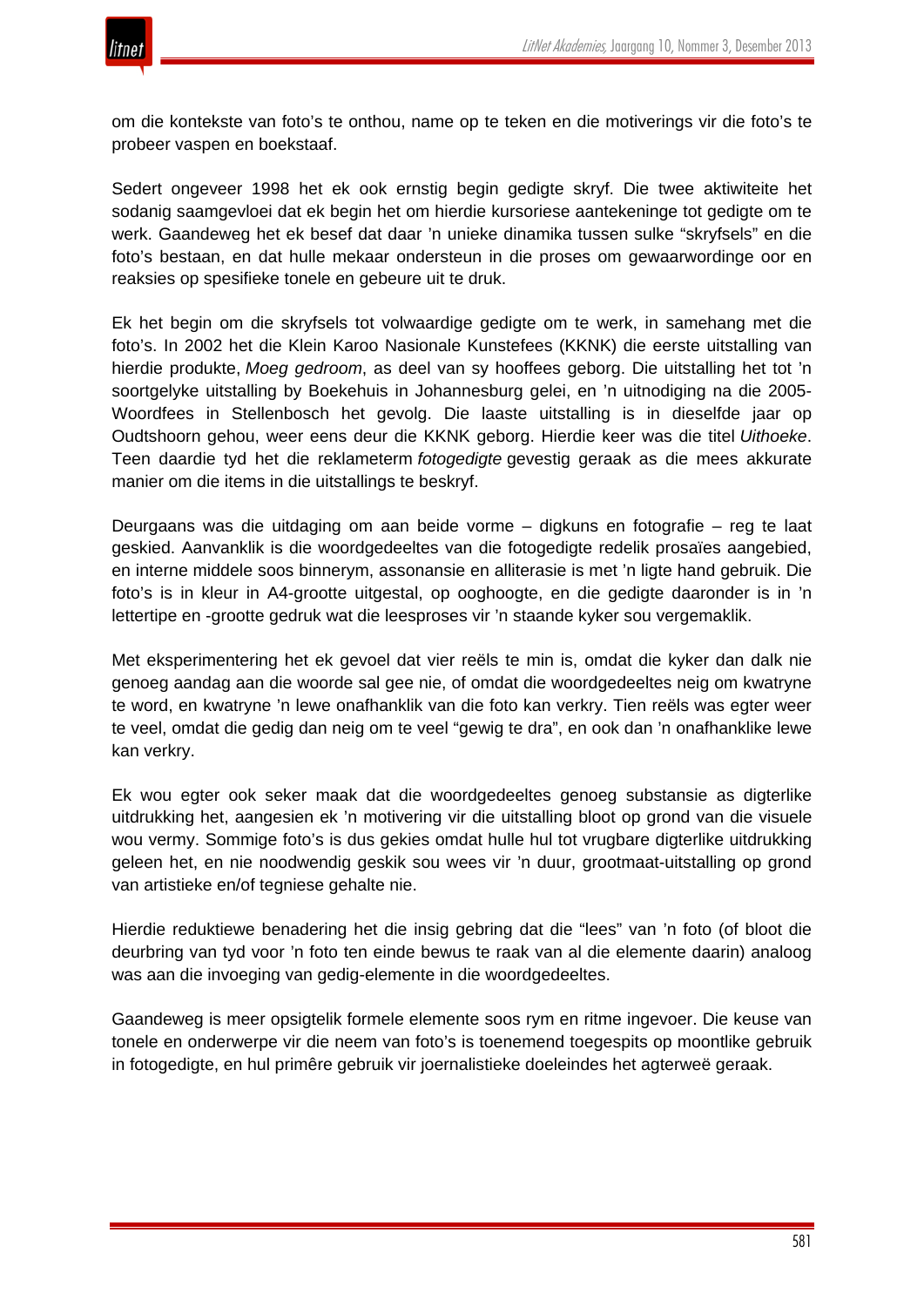

# **3. Voorbeelde van fotogedigte**

Vervolgens word twee voorbeelde van fotogedigte aangebied, om die leser vertroud te maak met die unieke dinamika van die fotogedig: "Tuis" en "Bars" uit die uitstalling *Uithoeke* by die KKNK in 2006. Die voorbeelde is gekies om te belig hoe maniere om 'n gedig te lees en om 'n foto te lees mekaar wedersyds kan aanvul – en uiteindelik 'n nuwe, oorkoepelende ervaring bied.

# *3.1 Fotogedig 1*



Hereroland, Namibië, 2004

'n Huis mag wel soos 'n krot lyk, maar dit het ook 'n oog soos in 'n siel, wat kan knip, 'n lang neus om snuf in te kry. En om aan te hang: 'n slot om te wys: daar's geheime hier, en dat jy goud kan haal uit die kleinste druppel snot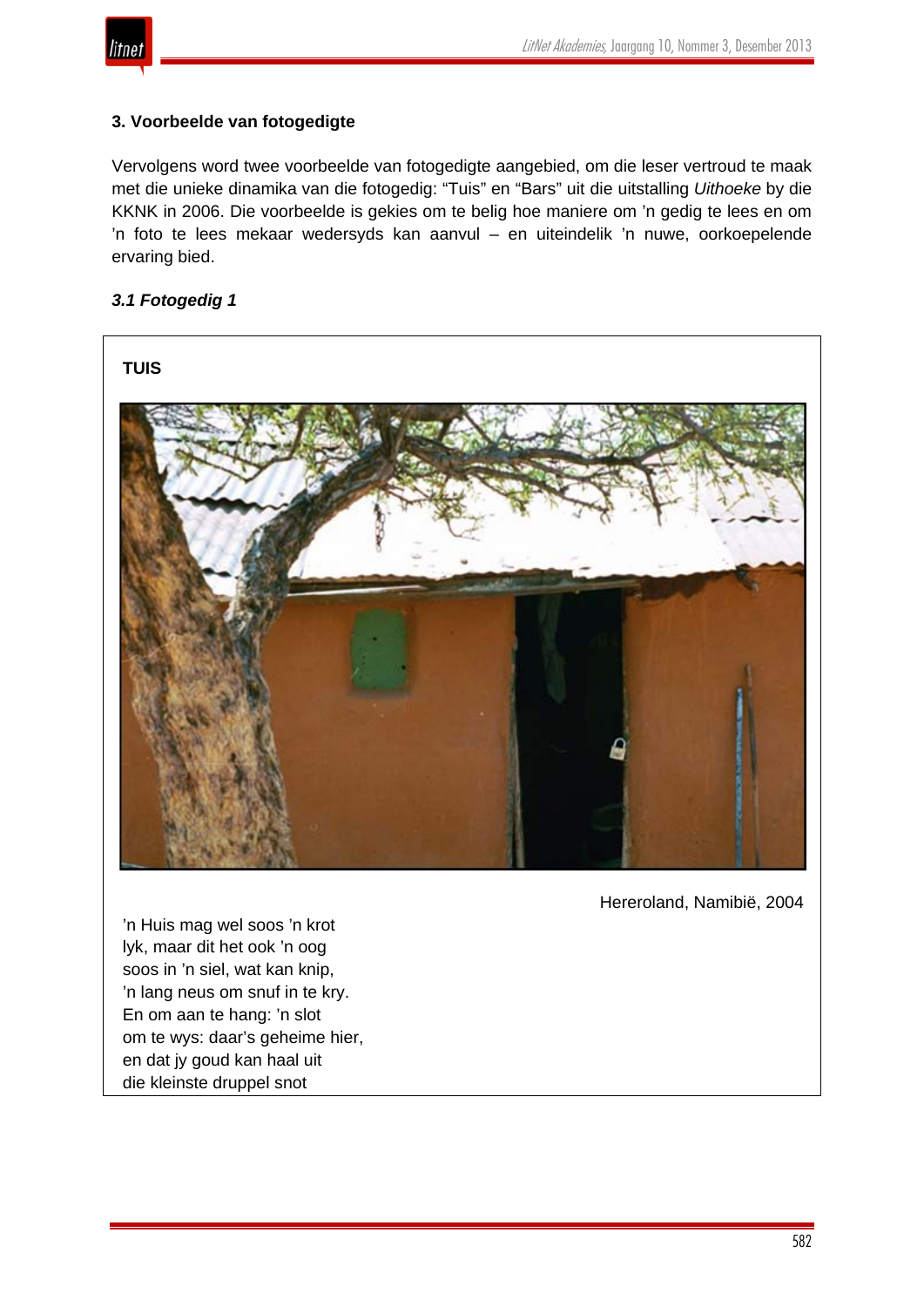

Die fotogedeelte is tydens 'n reis deur Namibië geneem, en op pad na die "hoofstad" van Hereroland, Okakarara, het ek dorpies aangedoen met die doel om met gewone mense te gesels. Die oorkoepelende troop in die fotogedig is van die huis as 'n mens se gesig, met vensters vir oë, die deur as die neus en die dak as die haarlyn. Dit is egter nie met die eerste oogopslag duidelik dat die analogie wel gangbaar is nie – daar is net nie genoeg ooreenkomste om die metafoor te laat "kliek" nie.

My aantekeninge het die woorde "krot" en "geheime" bevat, as snelskrif vir die armoede van die toneel, en die mense se onwilligheid om te praat. Met die spel met woorde om 'n gedig te laat vorm, het ek gou op die woord "snot" afgekom. Met die volgende kyk na die foto, het die slot, goud gekleur deur die skuins strale van die ondergaande son, as 't ware "uitgespring", beide as visuele en as poëtiese element.

Die rymwoord "snot" is egter eers aan die einde van die woordgedeelte ingevoeg. Nie net het dit gewerk as 'n "natuurlike" eindrym nie, maar dit het ook die beweging van die lees van die fotogedeelte nageboots. In so 'n lesing is al die elemente van die gesig een vir een herken in die fotogedeelte voordat die "snotdruppel" van die slot raakgesien is. Alleen aan die eindpunt van hierdie beweging van die oog, van hierdie lees-aksie, "kliek" die metafoor in posisie.

Die fotogedig werk op sy beste as daar 'n heen-en-weer-aanskouing of lees-aksie is, en 'n "weer-kyk" na die fotogedeelte afgewissel word met 'n "weer-lees" van die woordgedeelte. Wat die woordgedeelte uiteindelik vir my waardevol gemaak het, is dat die uiteindelike produk as geheel onvoorspelbaar was uit die gegewens in my notaboek en my herinneringe. Die poëtiese proses het die herkenning van die slot as 'n druppel aan 'n neus moontlik gemaak.

Die fotogedig is op dié manier 'n instrument om terugskouend nuwe aspekte van die subjek of die gebeure onderliggend aan elke element daarvan – woord en beeld – te ontdek. Die geheel is meer as sy onderdele.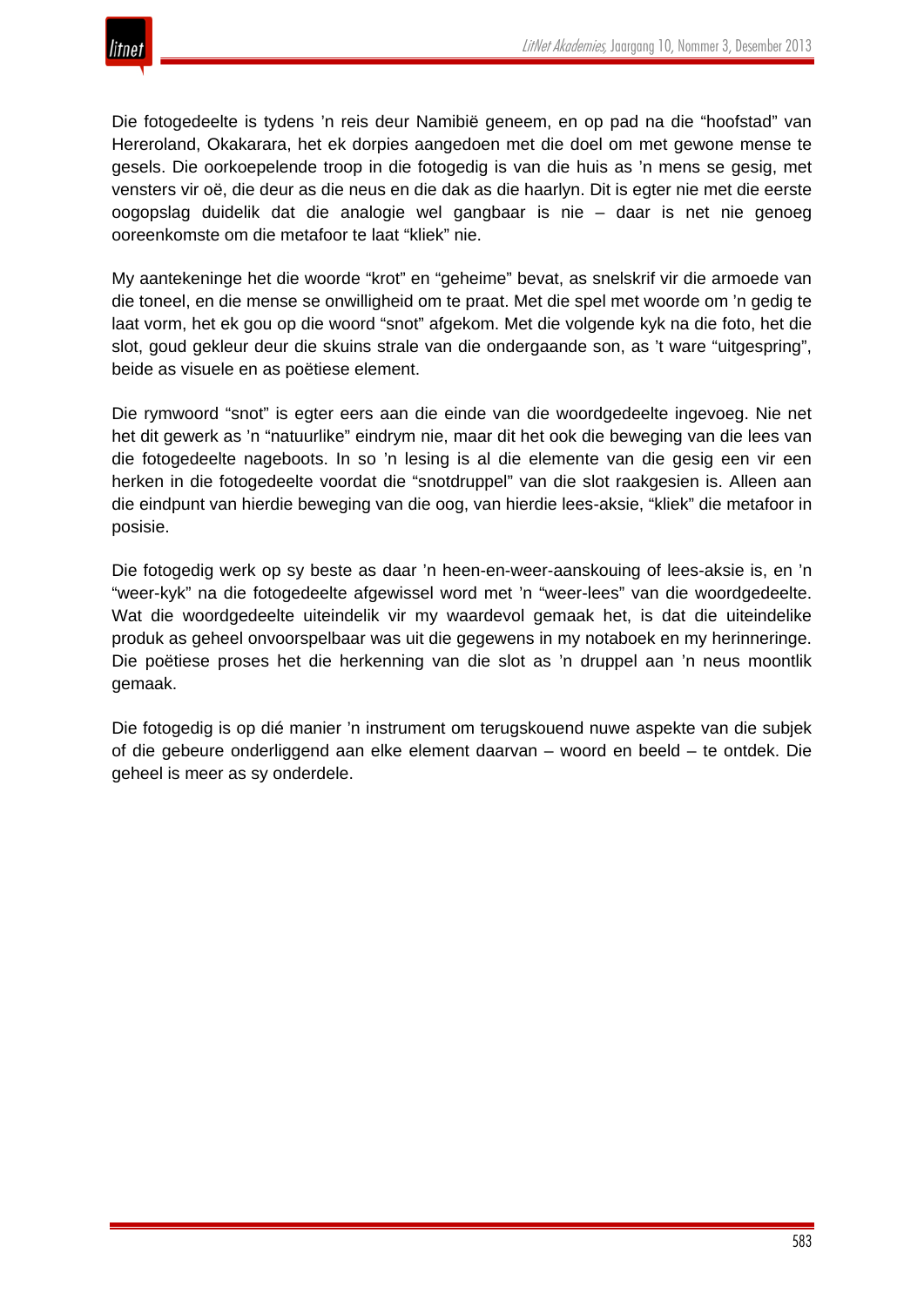

# *3.2 Fotogedig 2*



Tromsø, Noorweë, 2005

Skepe se maste en visse se vinne bly vul die bewussyn, bly binne bereik van die verbeelding. Tot 'n klip, geskop of lui geslinger, met 'n knal die weerbarstige idee ter tafel lê dat die godsdiens van die vrugtige see net 'n ysskots is om vissers te red van hul verhongerde sinne.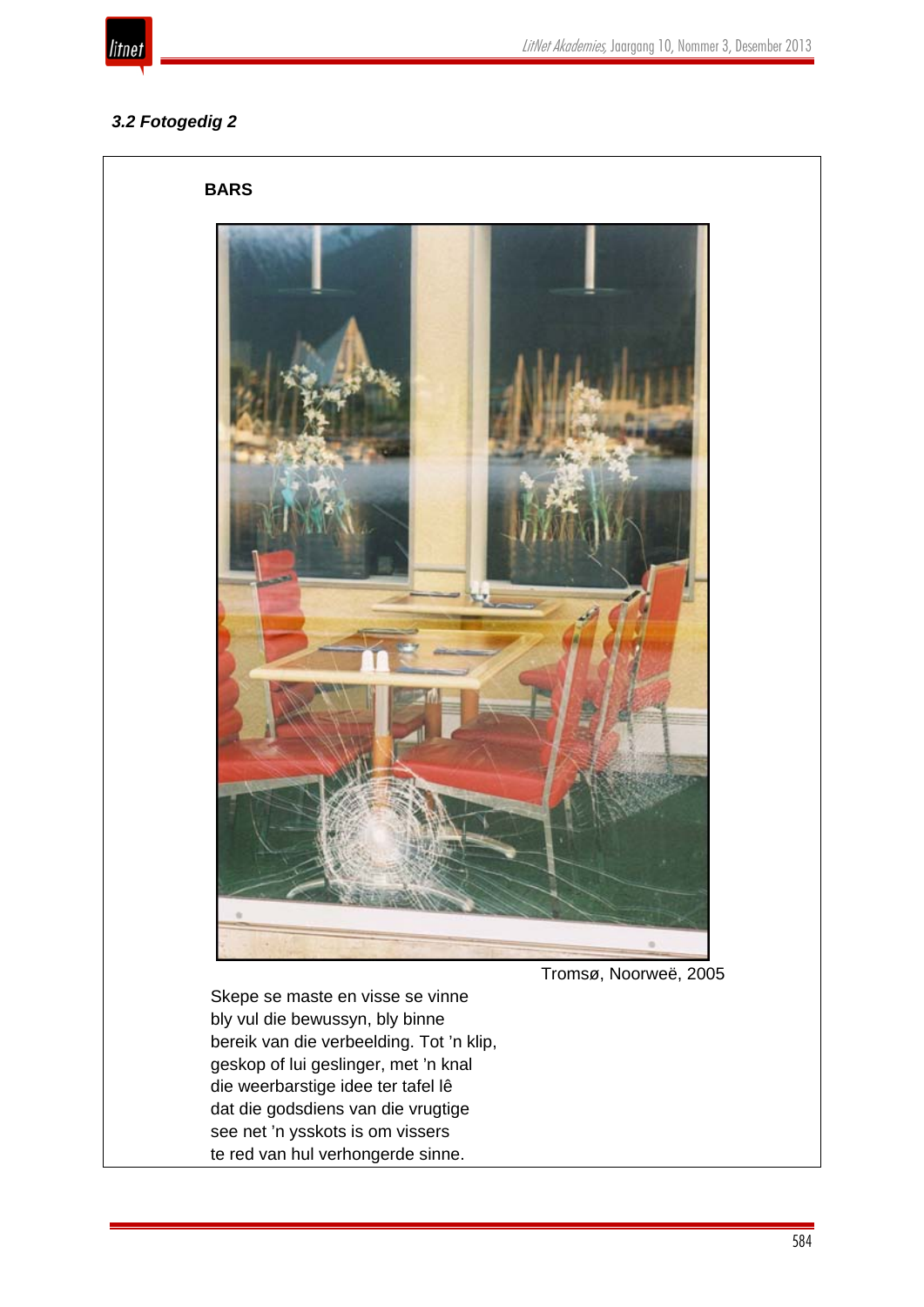

Die fotogedeelte is in Tromsø, Noorweë, die wêreld se mees noordelike stad geneem. Die besoek was in die somer, toe die middernagson geskyn het. Ten spyte daarvan dat Noorweë vir die tweede jaar agtereenvolgens as die mees ontwikkelde land aangewys is, was die oorweldigende werklikheid een van ontbering en onthouding as gevolg van die uiterste klimaatsomstandighede en die strawwe werk wat die meeste van die inwoners doen, veral vissermanne.

Tromsø is 'n tipiese Skandinawiese stad: netjies, skoon en vars, selfs in die sogenaamde onderdorp. Misdaad was skynbaar afwesig. Dit was daarom 'n verrassing om op 'n gebreekte venster in 'n sjiek eetplek af te kom, en nog vreemder dat niemand skynbaar tydens die drie dae van my besoek daarop ag geslaan het nie.

Weerkaatsings is die maklikste manier om 'n ekstra laag betekenis in 'n foto te bring, en is daarom 'n cliché wat gevorderde fotograwe met omsigtigheid gebruik. Die onverwagse bars is links onder die fokuspunt geplaas, die plek in die area van die fotovierkant waarheen die kyker se oog volgens informele reëls van fotografie (vgl. Freeman 1984:32–61) die laaste sal beweeg (van die fokuspunt na regs bo). (Vir 'n algemene inleiding tot sulke reëls, sien Freeman 1984:32–61.)

Die woordgedeelte volg dieselfde beweging, en behandel die weerkaatsing eerste. Die fokuspunt is die blomme, en die eerste reëls van die woordgedeelte vestig daarom die aandag op wat dieper in die weerkaatsing is: die kerk wat die hawe van Tromsø oorheers, en die maste van etlike bote en seiljagte.

Deur sorgvuldige keuses van klinkers is die verrassende element van die bars in die venster geëggo in die assonansie van "knal" en "weerbarstig". Die ander klanke slaan aanvanklik terug op die neutrale, "onderdrukte" i-klinkers soos in "vinne" en "binne", maar ná die "knal" klank is daar 'n progressie van o-klanke in "skop", "godsdiens" en "ysskots", woorde wat ook meer allitereer.

Die beweging van die woordgedeelte loop uit op 'n beeld wat te doen het met verhongering, behalwe dat dit in hierdie geval "sinne" is, wat rym met "vinne" in die eerste reël. Die kyker sien dan hopelik raak dat die toneel in 'n leë restaurant afspeel, sonder kos, en waar die ontwerp en uitsig op die hawe en die algemene skoonheid van die toneel verbreek is deur die geweld van die werklikheid – die voorwerp wat die venster gebreek het: *reality bites*.

# **4. Fotografie: 'n teoretiese oorsig**

Teoretici soos die Franse kritikus Roland Barthes beskou die uniekheid van fotografie as 'n antropologiese moment, selfs 'n mutasie, in die ontwikkeling van die mensdom. Foto's is nie net nog "beelde" nie; hulle "represent a 'flat' anthropological fact, at once absolutely new and definitively unsurpassable [...] [T]he photograph is not the last (improved) term of the great family of images; it corresponds to a decisive mutation of informational economies" (Barthes 1977:120-1.)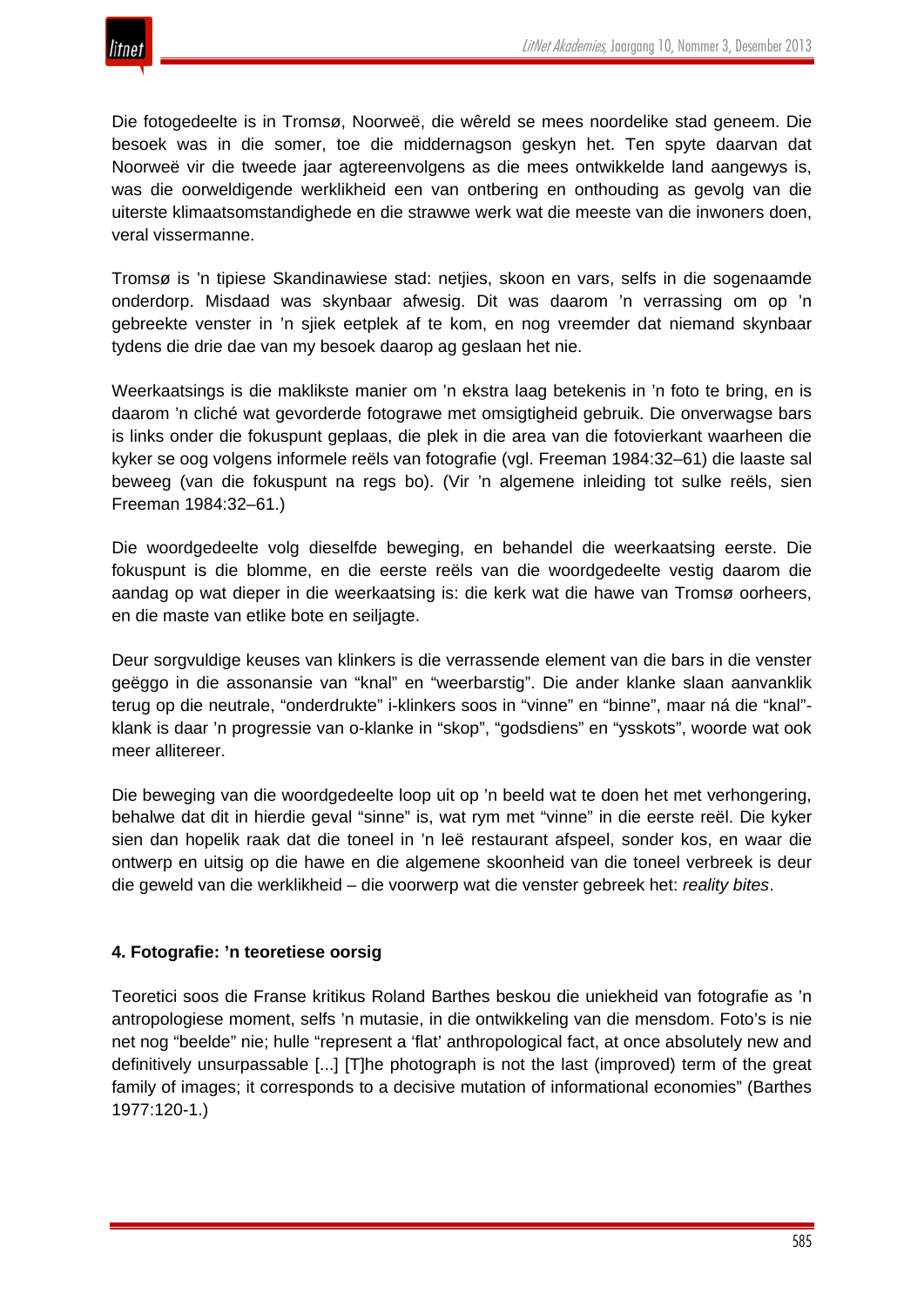Dat fotografie meer as net die opname van 'n toneel is, en terselfdertyd eienskappe het wat ander visuele kunsvorme nie het nie, was reeds duidelik met die heel eerste foto's wat in die 19de eeu geneem is.

Volgens Koetzle (2005:10) is die eerste foto van 'n menslike figuur in 1838 deur Louis-Jacques-Mandé Daguerre in Parys se Boulevard du Temple geneem, van 'n man wie se skoene gepoets word (Figuur 1). Daguerre se "daguerrotipes" is met 'n "camera obscura" (bokskamera) geneem, op plate waarop die lig uit die lens "ingebrand" is. Die plate is elkeen met die hand voorberei en was baie duur, en die neem van die foto het minstens twintig minute geduur om genoeg lig uit die primitiewe lense van daardie tyd deur te laat.

Foto's van straattonele was letterlik "leweloos" omdat te min mense of diere lank genoeg stilgestaan het om op die plate te registreer. Net die man wie se skoene gepoets is, het lank genoeg daar gebly om op Daguerre se "kiekie" van die besige straat agter te bly. Die skoenpoetser was net 'n vlek – hy het te veel beweeg en het, soos die skare in die straat, ook byna onsigbaar geraak (Koetzle 2005:18).

Hierdie vroeë foto demonstreer reeds 'n eenvoudige, dog unieke kenmerk van enige foto: dat daar iets op sal verskyn wat die fotograaf of sy onderwerp nie gesien het terwyl hy/sy die foto geneem het nie. Dit is tot vandag toe die basis van ons omgang met foto's, en die opmerkings van die Russiese kritikus Osip Brik in 1926, toe die eerste draagbare kameras vrygestel is, geld steeds: "Die taak van die [...] kamera is nie om die menslike oog na te boots nie, maar om te sien en vas te lê wat die menslike oog nie normaalweg sien nie" (Brik  $1926:90-1$ .<sup>1</sup>

Die Britse kunskritikus John Berger (1972) skryf dat 'n foto in die eerste plek 'n opname maak van wat gesien is, maar altyd verwys na wat nie gesien is nie. 'n Skilder kan die sameloop van gebeure wat hy uitbeeld, manipuleer, maar 'n fotograaf nie. Paradoksaal is dit hierdie beperking wat aan die fotografie sy unieke krag skenk: "What it shows invokes what is not shown" (Berger 1972:289).

Die Duitse kritikus Siegfried Kracauer praat van die basiese "onthullende vermoë van die kamera" en merk die tevredenheid wat mense put uit die fynkam van 'n vergroting waarin, een vir een, dinge te voorskyn tree wat hulle nie in die oorspronklike afdruk sou vermoed het nie – en eintlik ook nie in die werklikheid self nie (Kracauer 1927:266).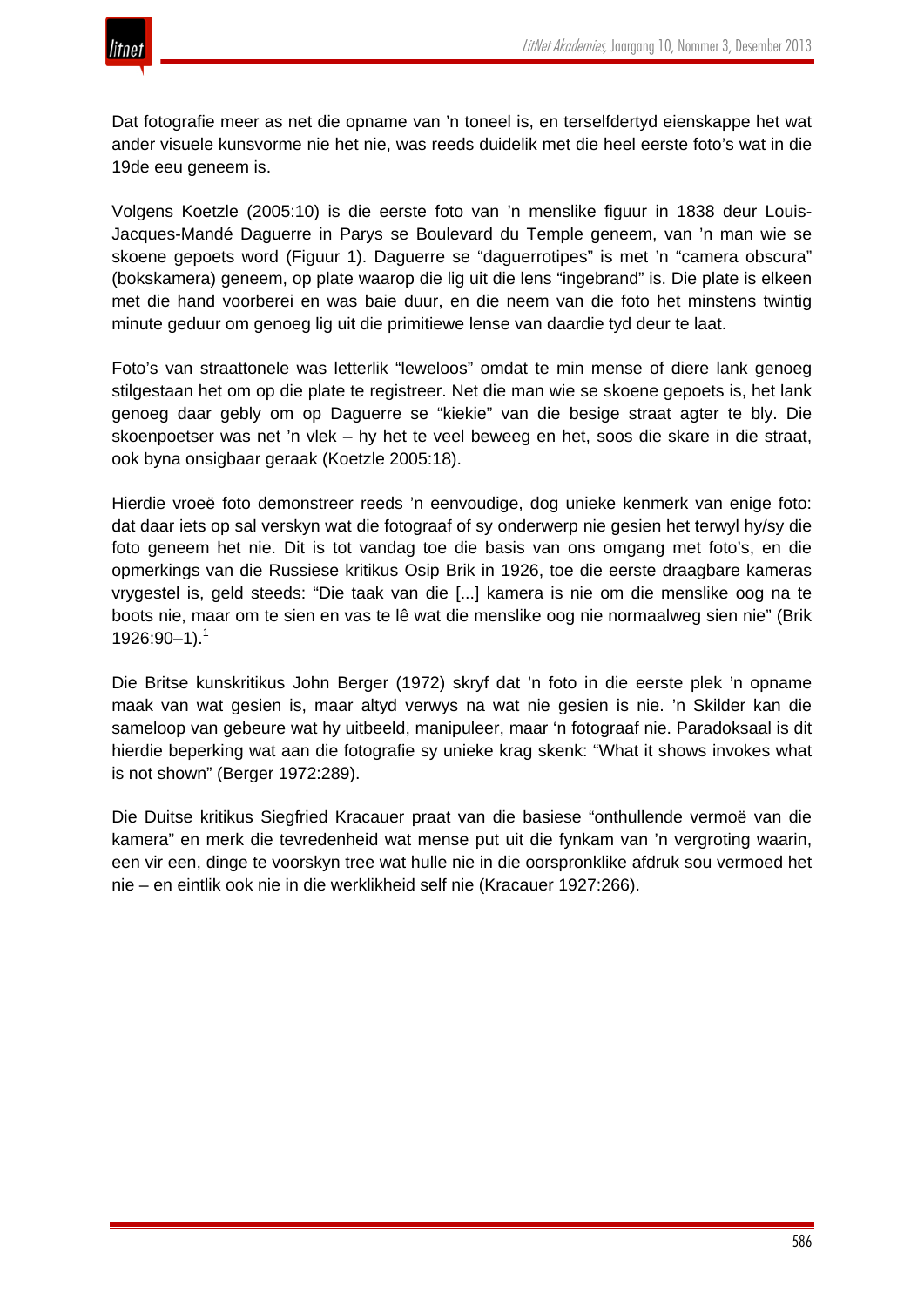



# **Figuur 1. Die Boulevard du Temple in Parys, in 1838 afgeneem deur Louis-Jacques-Mandé Daguerre (Koetzle 2005:16)**

Geen ander genre openbaar die wêreld en/of die werklikheid op dieselfde wyse of in dieselfde mate vir die kyker as fotografie nie. Vele skrywers stip hierdie openbaringsvermoë aan as 'n fundamentele verskil tussen foto- en ander beelde. Die fotograaf en kurator John Szarkowski haal die romanskrywer Nathaniel Hawthorne aan uit sy roman *The house of the seven gables*: "We give (heaven's broad and simple sunshine) credit only for depicting the surface, but it actually brings out the secret character with a truth that no painter could ever venture upon, even could he detect it" (Szarkowski 1966:101–2).

Kracauer was die eerste teoretikus wat hierdie ontvanklikheid van die "fotografiese benadering" teenoor die wêreld probeer vaspen het, na gelang van wat hy die affiniteite (*Affinitäte*) of aanverwantskappe van die fotografiese benadering met die werklikheid genoem het.

Eerstens is daar 'n aanverwantskap met die ongeposeerde werklikheid (*Affinität zur ungestellten Realität*): die natuur is veral ongeposeer as dit sigself manifesteer in efemere konfigurasies wat alleen die kamera kan vasvang (Kracauer 1927:240).

Tweedens beklemtoon fotografie die "toevallige", of "vlugtige" (*die Affinität zum Zufälligen, zum Flüchtigen*): in portretstudies behou selfs die mees tipiese portrette 'n toevallige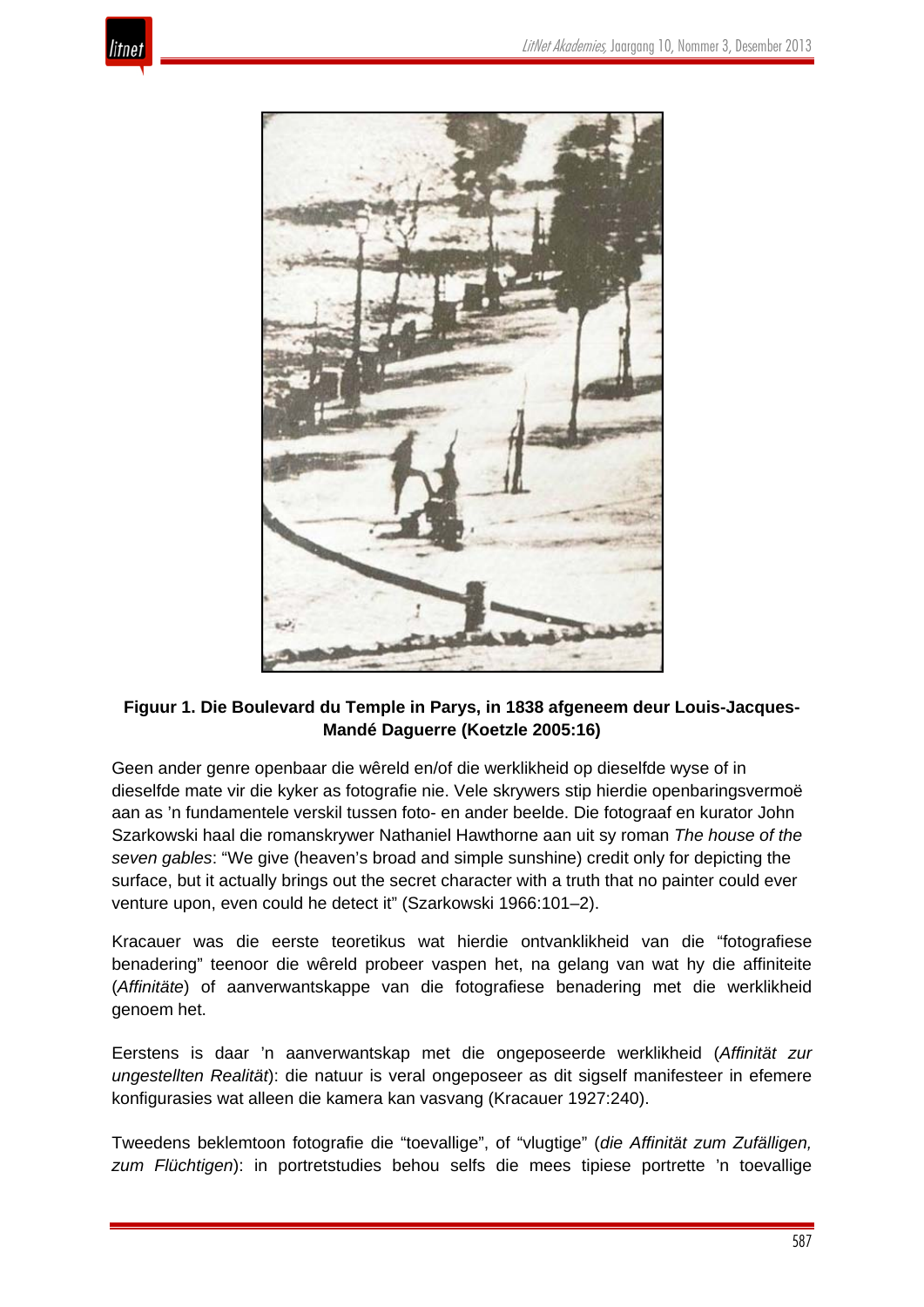

karakter – asof hulle op pad iewers heen uit hul konteks gepluk is en "nog tril met hul kru bestaan" (Kracauer 1927:240).

Derdens suggereer fotografie eindeloosheid (*Endlosigkeit*): die foto se raam dui 'n voorlopige grens aan, maar die inhoud verwys na ander inhoude buite hierdie raam wat nooit volledig omvat kan word nie, want dit is deel van die ondeurgrondelike werklikheid (Kracauer 1927:241).

Vierdens het fotografie 'n aanverwantskap met die ongedetermineerde (*Unbestimmbaren*). Hoe selektief foto's ook al mag wees, hulle kan nie die neiging na wydlopigheid ontwyk nie. Dit is onvermydelik dat hulle omhul sal wees deur 'n soom van onduidelike, veelvuldige betekenisse (Engelse vertaling uit die Duits: *fringe of indistinct multiple meanings*).

Volgens Kracauer (1927:241) kan die betekenisse inherent aan tradisionele kunsvorme redelik volledig vasgestel word, weens hul ontstaan uit vertolkbare menslike bedoelings en omstandighede, terwyl dié in die fotografie noodwendig onbepaald is, want hulle is gebonde aan die natuur of die ontologiese werklikheid in sy ondeurgrondelikheid en onmeetlikheid.

# *4.1 Fotografie en styl*

Nog een van die enigmatiese kenmerke van fotografie is die teenstelling tussen die gebruik daarvan as 'n byna absoluut betroubare rekord, en die fotograaf se styl – iets wat so sterk is dat ernstige fotograwe se werk byna oombliklik van mekaar te onderskei is. Die neem van 'n foto behels die noodwendige manipulasie van verskillende tegniese aspekte, soos die fokuspunt, die veld-diepte (*depth of field*), raam, beligting, hoek, ens., en Kracauer gee elders in sy essay toe dat die ingryping van die fotograaf tog tel.

Hy verwerp 'n "onbetrokke spontaneïteit" ten gunste van 'n "empatiese" geneentheid tot onderwerpe in tonele, wat vanselfsprekend die individuele emosionele ingesteldhede van die fotograaf op 'n toneel betrek. Hy gee verder toe dat daar 'n spanning tussen "formatiewe strewes" en "realistiese lojaliteite" is, en dat die regte "mengsel" gevind moet word. Maar die formatiewe strewe sal volgens hom uiteindelik, hoe sterk ook al ontwikkel, sy onafhanklikheid vir die realistiese lojaliteit prysgee. "A very faithful drawing may actually tell us more about the model but despite the promptings of our critical intelligence it will never have the irrational power of the photograph to bear away our faith" (Kracauer 1927:241).

#### *4.2 Die punktum*

Die onthullingsproses by die "lees" of fynkam van 'n foto geskied dikwels met 'n ligte skok, wat die Franse kritikus Roland Barthes selfs traumaties noem. Hy praat van die "punctum", wanneer 'n aanvanklik vlugtige "skandering" van die foto skielik tot 'n insig omtrent die werklikheid agter die foto lei, of herinneringe by die kyker self wek: "Hierdie iets het 'n sneller getrek, het 'n ligte skok verskaf, 'n satori, 'n leegte wat verby gaan" (Barthes 1977:143).

Die Duitse kritikus Walter Benjamin (1931) verwys na 'n "vonk van toeval" in sy beskrywing van 'n foto wat van 'n vrou op haar troue geneem is. Sy het 'n tydjie daarna selfdood gepleeg, en met die weer-kyk na die foto besef Benjamin met 'n skok dat sy verby haar man "op 'n ongesonde afstand die verte in" staar. 'n Bepaalde manier van lees van foto's "sal aan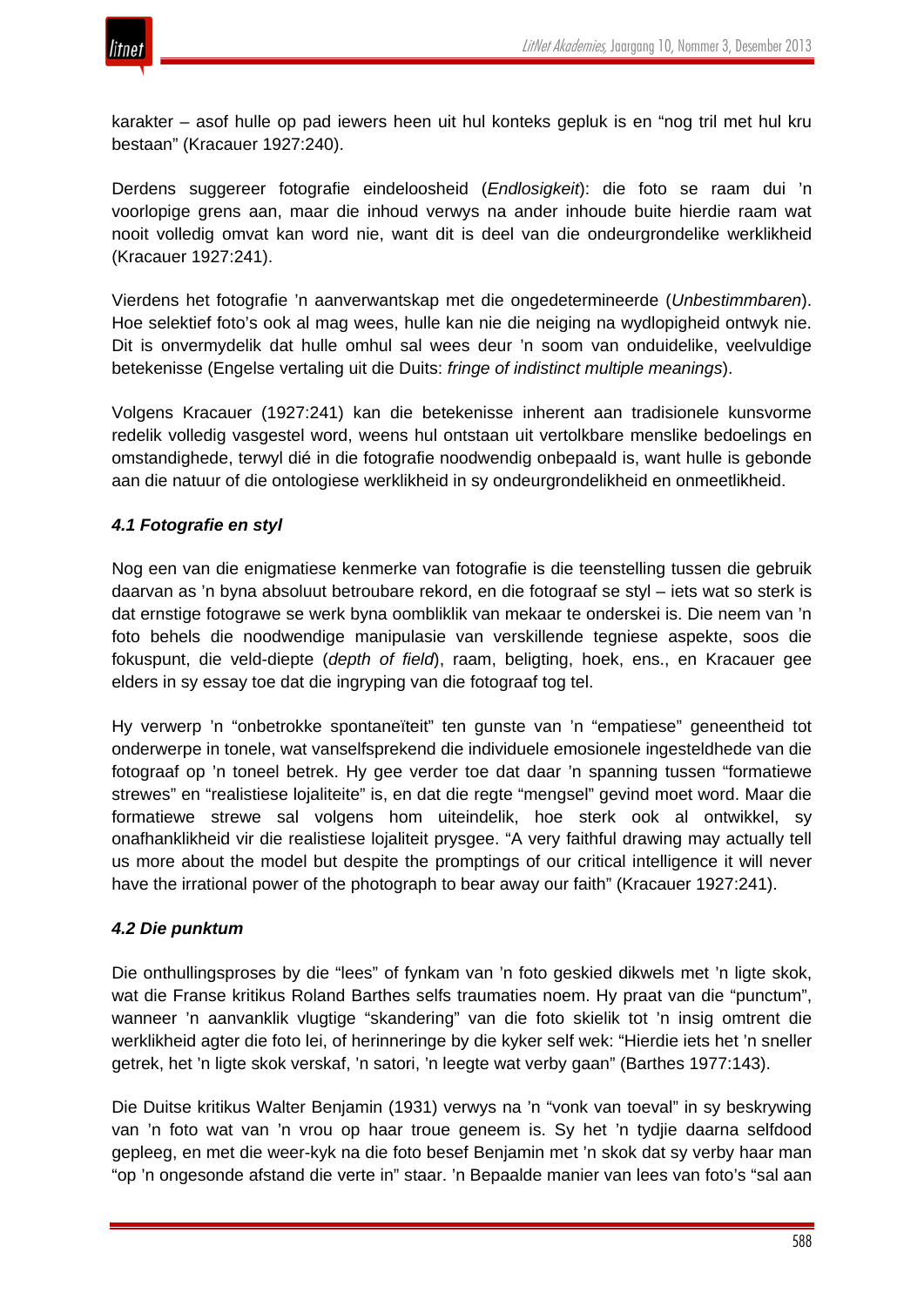

die representasie 'n magiese kwaliteit gee wat 'n geskilderde prent nooit weer vir ons kan besit nie [...] [D]ie kyker voel 'n onweerstaanbare drang om die klein vonk van toeval te soek, die hier en die nou, waarmee die werklikheid [...] die onderwerp geskroei het" (Benjamin 1931:202).

Die punktum, of "vonk van toeval", is iets wat ook vooraf nagestreef kan word. Die meesterfotograaf Henri Cartier-Bresson se konsep van *l'instant decisif*, "die beslissende oomblik", word algemeen toegepas om hierdie proses te probeer beskryf. Die beslissende oomblik kom wanneer die fotograaf besluit dat die potensiële komposisionele elemente van die toneel voor hom/haar genoegsaam in samehang is om 'n foto met genoegsame trefkrag te lewer.

Maar die verskil tussen die foto en ander voorbeelde van die beeld tree weer eens na vore in die skerp verwerping van 'n vooraf-strukturerende ingesteldheid deur etlike skrywers en fotograwe. Edward Weston, wat bekend is vir sy lang reeks foto's van soetrissies, meen om die "reëls van komposisie" te raadpleeg voor die neem van 'n foto, is soos om die wette van swaartekrag te raadpleeg voor 'n mens begin stap (1943:108). Sulke reëls ontstaan uit nabetragting alleen. John Berger (1972:292) voer aan dat met die skilderkuns die skilder elke verhouding tussen vorme in 'n skildery by sy bedoelings kan aanpas. Sodanige komposisie in die diep vormende sin daarvan kan nie in die fotografie toegepas word nie – 'n baie belangrike verskil in die evaluering van fotogedigte as iets anders as bloot "beeldgedigte".



**Figuur 2. 'n Piekniek langs die Marnerivier in 1938, afgeneem deur Henri Cartier-Bresson op die komposisioneel beslissende oomblik toe die man wyn in sy glas skink (Freeman 1984:33)**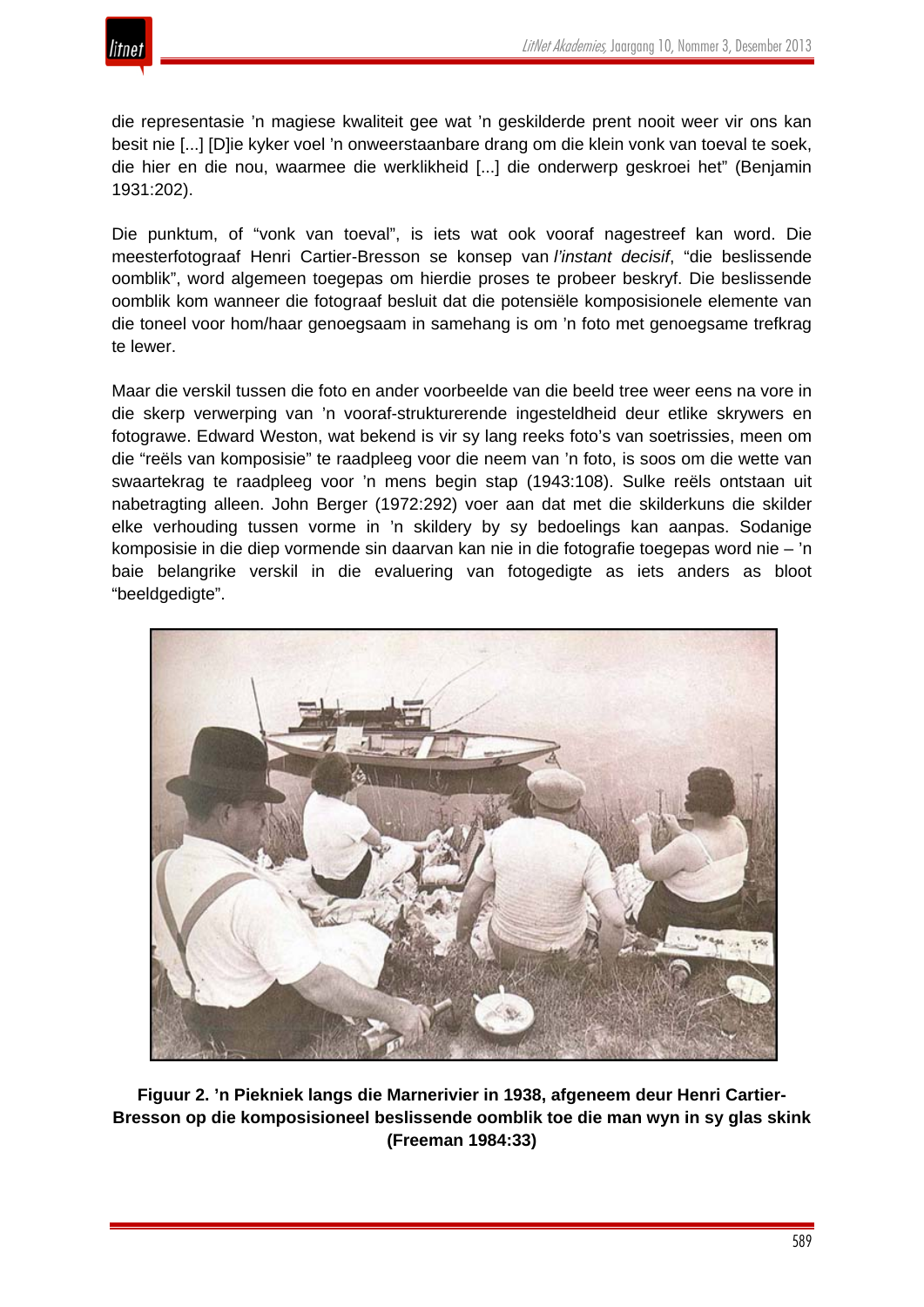

#### *4.3 Fotografie en die onderbewuste*

Die belangrikste aspek van 'n werkswyse wat op die "beslissende oomblik" fokus, is dat dit dikwels intuïtief, selfs onbewustelik, gebeur. Cartier-Bresson (aangehaal in Finn 1994:33) voer aan: "Sometimes you have the feeling that here are all the makings of a picture – except for just one thing that seems to be missing [...]. You wait and wait, and then finally you press the button – and you depart with the feeling (though you don't know why) that you've really got something."

Benjamin het die naam "optiese onbewuste" aan hierdie kompleksiteit van houdings, ingesteldhede, metodes en tegnieke gegee. Volgens hom spreek die kamera 'n ander natuur aan as wat die oog aanspreek: so anders dat pleks van 'n ruimte wat bewustelik saamgeflans is soos met die skepping van 'n skildery, daar 'n ruimte ontstaan wat slegs op 'n onbewustelike vlak aanmekaar gehou word (Benjamin 1931:202–3).

Maar waar is hierdie "optiese onbewuste" gesetel – in die oog of in die brein? Bailly (2009:41–2) skryf dat die psigoanalise werk met diskrete kwanta van simbole in vlakke van repressie en netwerke van betekenis wat dinamies werk, by wyse van psigiese prosedures soos verplasing en kondensering. Daarteenoor is daar in 'n foto geen sulke diskrete elemente nie, en het alle spikkels (*pixels* in die terminologie van die moderne digitale fotografie) dieselfde potensiaal aan betekenis en dinamiese wisselwerking. Barthes merk op verskeie plekke in sy werk oor fotografie op dat dit "boodskappe sonder kodes" verskaf, en dat hierdie kodeloosheid dit nog meer van ander kunsvorme onderskei (bv. Barthes 1972:121; 1983:196)

Vir baie fotograwe en kritici strek die optiese onbewuste nie verder as die omliggende area van verwysing na dit wat nie onmiddellik binne die raam van die foto verskyn nie. Christian Metz (1985:141–3) gebruik die term *off-frame space*, en die kyker kan dit nie verhelp om hom/haar dit te verbeel nie, of selfs te "hallusineer" nie. Barthes (1977:143) beweer die punktum roep 'n korresponderende *off-frame* op, en hy skryf van "die metonimiese uitbreiding van die *punctum*".

Berger het die konsep van "halftaal" ontwikkel rondom die vermoë van verskynsels (*appearances*) om saam te hang (*cohere*). "Die halftaal van verskynsels wek deurgaans 'n verwagting vir verdere betekenis. Ons gaan met ons oë op soek na onthulling. In ons lewens gebeur dit selde dat hierdie verwagting vervul word" (Berger 1982:118–9).

#### *4.4 Fotografie en dubbelsinnigheid*

Die kodeloosheid van fotografie, sy aanverwantskappe met die ongedetermineerde, die ongeposeerde, die eindelose, ensovoorts sorg dat 'n baie basiese probleem met foto's nooit sonder ingryping van buite opgelos kan word nie: die dubbelsinnigheid van persepsies en interpretasies. Professionele fotograwe kom dikwels voor die etiese dilemma te staan dat hul foto's gebruik kan word vir doeleindes wat hulle nie in gedagte gehad het nie.

'n Onlangse voorbeeld hiervan is die World Press Photo of the Year, wat in 2011 deur die Suid-Afrikaner Jodi Bieber gewen is. Die foto van 'n Afgaanse meisie wie se ore en neus afgesny is, het op die voorblad van die tydskrif *Time* verskyn. Bieber het sterk kapsie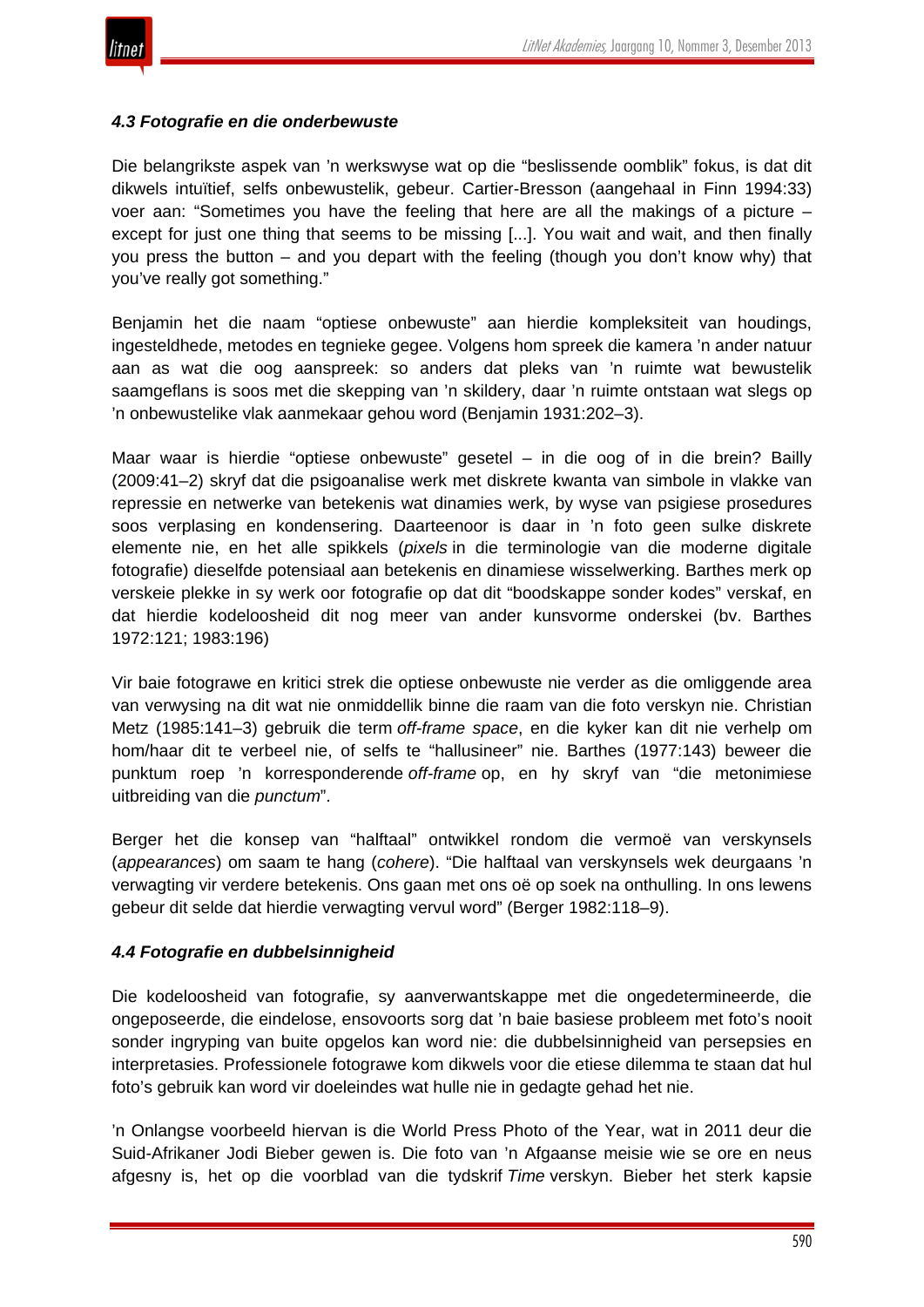

gemaak teen die opskrif, wat sy gemeen het suggereer dat vrouens vermink sou word indien Amerika sy troepe sou onttrek (Roberts 2011).

Die inherente potensiaal tot dubbelsinnigheid is waarskynlik die beste deur Berger in *Another way of telling*(1982) gedemonstreer. Daarin doen hy verslag, aan die hand van foto's deur Jean Mohr, oor 'n eksperiment met verskeie gehore waartydens foto's sonder toeligtende teks aan hulle gewys is en hulle dit moes vertolk (Berger 1982:41–57). Hy demonstreer op treffende wyse hoe wyd die vertolkings verskil het, en hoe die oorspronklike konteks die gehore soms totaal verras het. 'n Enkele voorbeeld: 'n groep mans wat met strak gesigte onder 'n boom sit, skep die indruk dat hulle in hegtenis geneem is. Dis egter in Sri Lanka tydens 'n praatjie oor die mediese prosedure vasektomie geneem, en die meeste van die mans het daarna vrywillig operasies in 'n mobiele eenheid ondergaan (Berger 1982:45, 52–3).

Die voor die hand liggende oplossing is om teks by foto's te voeg om wanvertolkings te probeer voorkom, en dit geskied inderdaad byna altyd, meestal by wyse van onderskrifte. Selfs kunsfoto's wat as "ongetiteld" beskryf word, het minstens die naam van die kunstenaar daarby en die datum waarop die foto geneem is.

# *4.5 Kodes, denotering en konnotering*

Dit is eers met die opkoms van semiologie dat 'n behoorlike metodiek ontwikkel is om die eienaardighede en paradokse van fotografie sistematies te benader. Uiteraard het die fokus na die uiteindelike produk, die foto, en die resepsie daarvan verskuif – wat Weston (1943:108) as "after-examination" beskryf het.

Die eerste insig was, soos Barthes gesê het, dat fotografie 'n boodskap sonder kode is, of soos Burgin (1982:131) dit formuleer, dat foto's geen taal, geen enkele verwysingstelsel het waarvan alle foto's afhang (in die sin dat alle tekste in Engels byvoorbeeld uiteindelik van die Engelse taal afhang) nie. Die enigma van die foto lê verder daarin dat hierdie kodeloosheid terselfdertyd alle moontlike kodes omvat. Barthes beskryf hierdie paradoksaliteit as "a plenitude of virtualities" (1977:132), as 'n afwesigheid van betekenis gevul met alle moontlike betekenisse. Burgin (1982:132) verwys na 'n heterogene kompleks van kodes waaruit die fotografie kan put. Elke foto be-teken (*signifies*) in 'n veelvuldigheid van hierdie kodes.

Barthes werk voorts met die begrippe *denotering* en *konnotering*. Denotering, in semiotiese terme, verwys na die "letterlike beeld", wat spikkel vir spikkel ooreenkom met die toneel wat afgeneem is. "Onder al die strukture van inligting skyn die foto die enigste te wees wat uitsluitlik opgebou en beset is deur 'n 'gedenoteerde' boodskap, 'n boodskap wat sy bestaanswyse heeltemal uitput" (Barthes 1983:197).

Om konnotering te verduidelik, verwys Barthes eers na beelde in die algemeen: "Alle beelde is polisemies; hulle impliseer, onderliggend aan hul betekenaars, 'n 'drywende ketting' van betekendes, met die leser in staat om sommige te kies en andere te ignoreer [...] In elke gemeenskap word verskeie tegnieke ontwikkel met die bedoeling om die drywende ketting van betekendes op so 'n manier vas te lê dat die terreur van onsekere tekens teengestaan kan word." Hierdie proses van seleksie geskied by wyse van 'n laag van konnotasies wat neergelê word – Barthes (1977:117) gebruik sy eie vroeëre definisie, soos opgeneem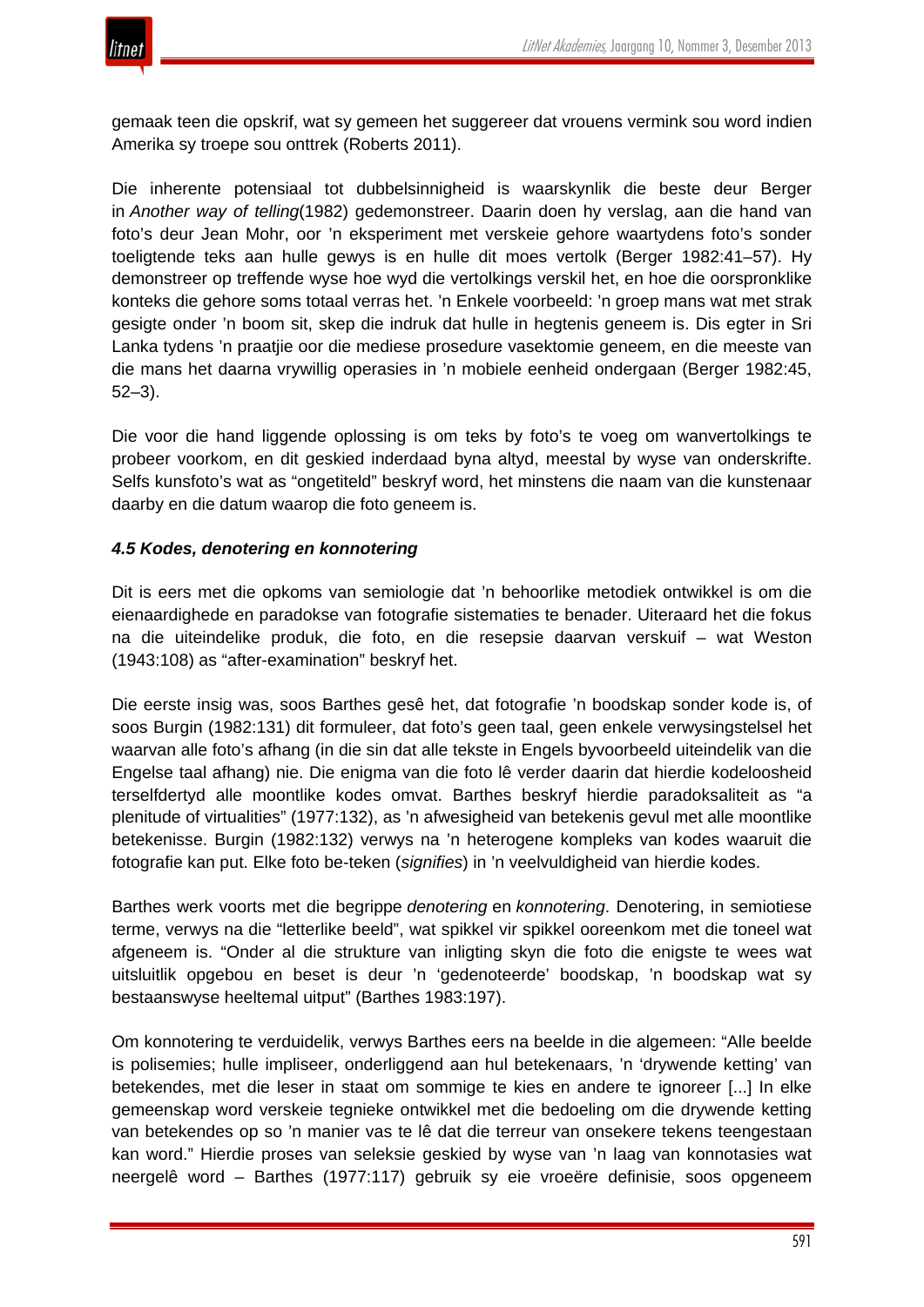

in *Elements of semiology* van 1967: "'n Stelsel wat die tekens van 'n ander stelsel oorneem ten einde hulle sy betekenaars te maak, is 'n stelsel van konnotering".

Barthes beskryf die kardinale verskil tussen tekeninge en foto's soos volg: tekeninge reproduseer nie alles in 'n toneel of visie nie, en daar is 'n drastiese ingryping aan die kant van die kunstenaar, terwyl die fotograaf nie kan ingryp in die objek wat afgeneem word nie. In die tekening is daar 'n sekere diskontinuïteit wat nie in die foto voorkom nie. Die tekening word op sigself aan kodes onderwerp; die foto as boodskap het geen kode nie. Laasgenoemde is die suiwerste gedenoteerde beeld wat kan bestaan; as "'n volheid (*plenitude*) aan virtualiteite, is dit 'n afwesigheid van betekenis gevul met alle betekenisse" (1977:119).

Die verhouding van betekende en betekenaar tydens denotering is een van "opname"/"optekening" (*recording*), en nie van "transformasie" nie. Die tegniese keuses wat die fotograaf maak, behoort tot die vlak van konnotering: "[D]it is asof daar aanvanklik 'n brute foto (frontaal en oop) is waarop die mens dan, met die hulp van verskeie tegnieke, tekens uit 'n kulturele kode kan uitlê" (Barthes 1977:120).

Denotering en konnotering staan teenoor mekaar, en dit is eintlik wat die "paradoks van fotografie" is: "Met 'n foto voor jou, is die gevoel van 'denotering', of [...] analogiese volheid, so sterk dat die beskrywing van 'n foto letterlik onmoontlik is, *om te beskryf* bestaan juis daarin om aan die gedenoteerde boodskap 'n [...] tweede-orde boodskap te koppel wat [...] 'n konnotering opbou: om te beskryf [...] is om van struktuur te verander" (Barthes 1983:197).

Barthes (2003:121) se argument gaan voorts oor die "retoriek van die beeld" – daar is by elke mens 'n veelvuldigheid en saambestaan van leksikons (byvoorbeeld uit die wêrelde van toerisme, die bourgeois-huishouding, algemene kennis van die kunste) wat gebruik word om betekenis aan 'n beeld te gee. 'n Groep betekenaars ontstaan dan wat Barthes "konnoteerders" noem. Hulle is diskontinu, en kom as verstrooide eienskappe (*scattered traits*) voor. Die manier waarop hulle dan saamgevoeg word, vorm die retoriek van die beeld (Barthes 2003:123).

In sy konnotasies bestaan die beeld dus uit 'n argitektuur van tekens wat vanuit 'n wisselende diepte ontgin word, elke leksikon met sy eie kode. Burgin (1982) voer aan dat foto's tekste is wat ingeskrewe is in "fotografiese diskoers", maar hierdie diskoers betrek ander diskoerse; dit word 'n lokaliteit vir intertekstualiteit, 'n oorvleuelende reeks van voorafgaande tekste wat as vanselfsprekend aanvaar word binne 'n bepaalde kulturele en historiese tydsgewrig. "'n Feit van primêre sosiale belang is dat die foto 'n werkplek is, 'n gestruktureerde en strukturerende ruimte waarbinne die leser ontplooi, en ontplooi word deur sodanige kodes waarmee hy of sy bekend is om mee sin te maak" (Burgin 1982:136).

Barthes (1983:197–8) omskryf die fotografiese paradoks dan as die saambestaan van twee boodskappe, die een sonder 'n kode (die fotografiese analoog), die ander met 'n kode (die "kuns", of "behandeling", of "skryf" van die retoriek van die foto).

Hierdie eiesoortige paradoksaliteit sien Barthes (1977:120) as sentraal tot die "revolusie" wat fotografie meegebring het. Die tipe bewussyn wat fotografie geskep het, is iets ongekend in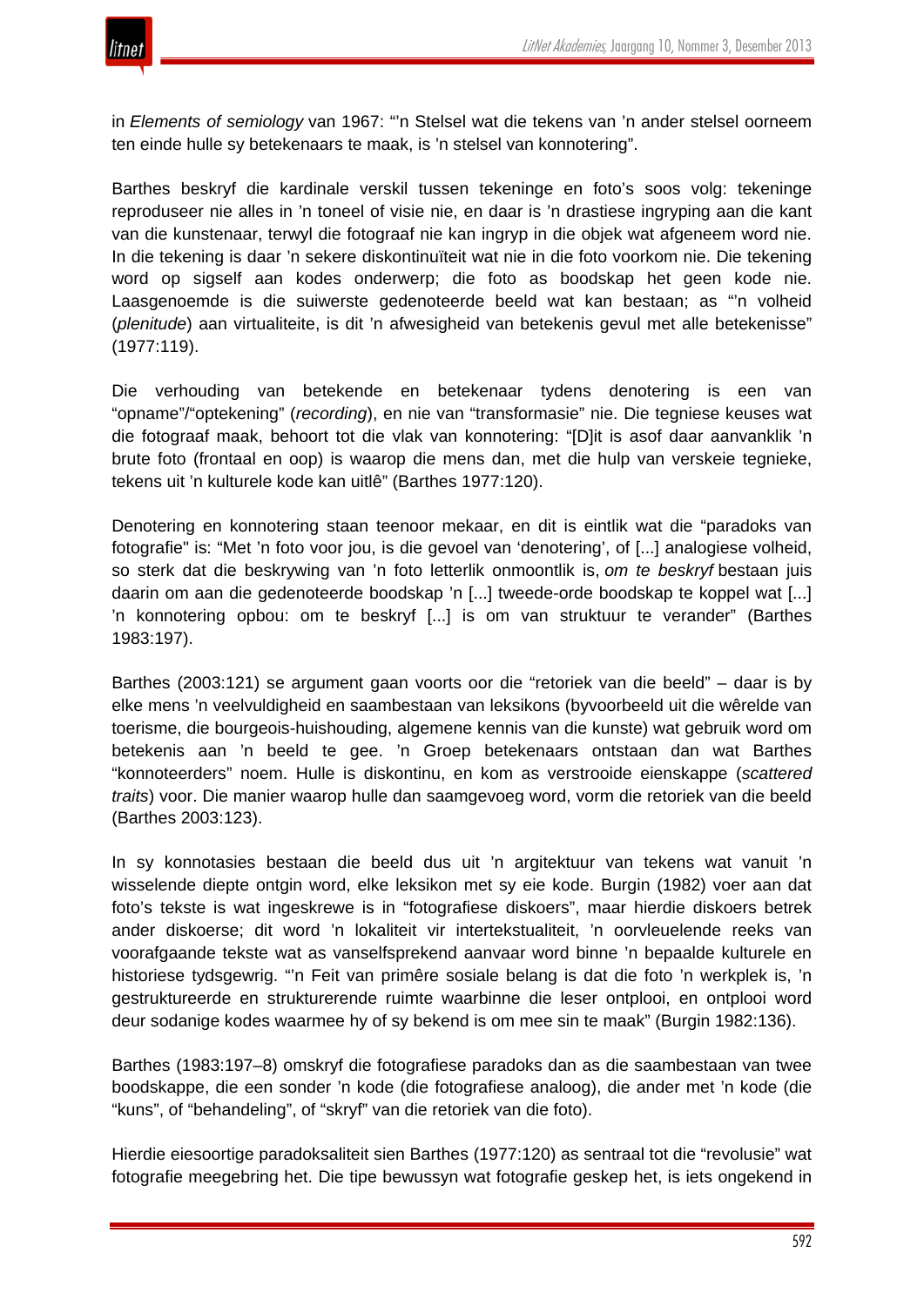

die mens se geskiedenis; dit gaan nie oor die "daar-wees" van die objek nie, maar oor 'n bewus-wees van "daar-gewees-het". Hy (1977:120) noem dit 'n "nuwe tydruimtelike kategorie". Foto's "represent a 'flat' anthropological fact, at once absolutely new and definitively unsurpassable, humanity encountering for the first time in its history messages without code. Hence the photograph is not the last (improved) term of the great family of images; it corresponds to a decisive mutation of informational economies" (Barthes 1977:120-1)

#### **5. Poësie: teoretiese verbande met die fotografie**

Die konsepte uit die teorie oor fotografie hier bo behandel verskaf 'n stel vrugbare grondslae om die fotogedig te benader en te begin bou aan beginsels vir die kritiese waardering van fotogedigte. Trouens, die meeste van hierdie konsepte stem ooreen met soortgelyke konsepte in die teorie oor die digkuns.

Sulke teorie is oorvloedig, maar die werk van Ruth Padel, een van Engeland se toonaangewende akademici en digters, is 'n goeie vertrekpunt, bepaald haar versameling behandelings van gedigte, *The poem and the journey*, en haar pleidooi vir die poësie in die inleiding daarvan (Padel 2007:3–54). Die pleidooi is getitel "Journeys", en begin met 'n aanhaling van die Russiese digter Marina Tswetajeva: "Reading is complicity in the creative process." Padel werp meer lig op hierdie dinamika in die onderafdeling getitel "Poetry is movement". Dit is analoog aan die fynkam en herfynkam van 'n foto.

Die lees van 'n gedig is 'n beweging in tyd van een gedig-element na 'n ander, hetsy vooruitskouend na die res van die gedig, of terugskouend na die voorafgaande. Die digkuns – of die toepassings daarvan wat verder gaan as blote rymelary – word van ander verbale kunsvorme daarin onderskei dat hierdie heen-en-weer-beweging van die leser se "innerlike oog", "geestesoog", of bloot "aandaggewing" of "lesing", noodsaaklik is vir 'n behoorlike begrip en/of genieting van die gedig. 'n Gedig beweeg van die een reël na die ander, van die een kant van die gedig na die ander en weer terug.

Beweging word reeds gesuggereer in die vroeë beskrywings en studies van patroonmatighede in 'n gedig. Die woord *vers* kom van die Latyn *verso*, "ek draai", of "keer om". Die woord *voet* om die ritmiese eenheid van 'n versreël te beskryf, kom in die satiriese dramaturg Aristophanes se komedie *Paddas* voor (Padel 2007:29). In 'n woordgeveg val die tragedieskrywer Aeschylus sy opvolger Euripides aan weens sy losse gebruik van ritme. "Sien jy hierdie voet?" vra hy, waarop hy fisies demonstreer, stap vir stap, dat die poësie nie kan plaasvind sonder beweging nie.

Padel (2007:29) haal die Amerikaanse digter Charles Olson aan wat nog meer mikroskopies kyk na die lettergrepe van woorde in versreëls, wat hy as "kineties" beskryf. Die beweging van lettergrepe geskied ritmies. In die Griekse drama het die koor die kuns van die strofe en antistrofe ontwikkel, waarin *strofe* en *antistrofe* beteken om te draai en weer terug te draai. Die koorlede het gedans terwyl hulle gesing het, en elke sillabe van 'n strofe het die ooreenkomstige sillabe in die antistrofe weerspieël.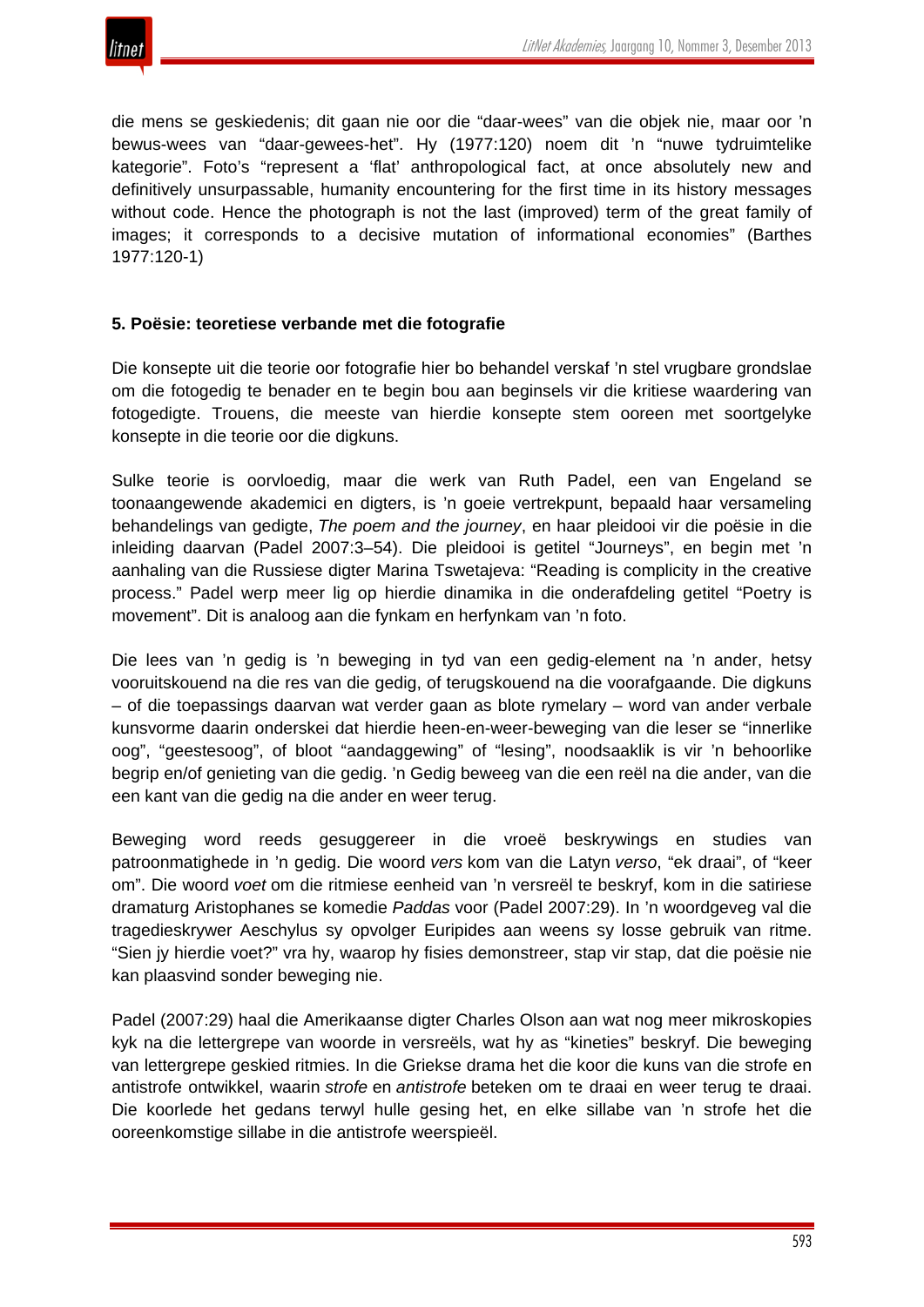

Padel (2007:30) haal etlike metafore uit die wêreld van dans aan. Ezra Pound het gesê om 'n gedig te maak is soos "'n dans van die intellek tussen woorde". Olson verander dit in 'n dans van sillabes. Volgens Padel sluit die woorde by mekaar aan in 'n dans in T.S. Eliot se gedig "Little Gidding": "A poem is the complete consort dancing together." Padel meen dat die woorde in die gedig soos in 'n regte danssaal heen en weer oor die vloer beweeg en dieselfde plekke word besoek en herbesoek: "Different journeys circle and jostle each other through a poem like clubbers on a dance floor" (2007:32).

# *5.1 Sirkulariteit en selfverwysing*

Die lees van 'n gedig as 'n reeks bewegings hang saam met sirkulariteit en selfverwysing. 'n Klank-eggo laer af in 'n gedig roep 'n betekenisnuanse op wat vroeër nie raakgesien is nie, en die leser word genoop om terug te keer en die oorspronklike lettergrepe weer te lees. Alles draai om hierdie spel in die gedig en Padel meen selfs dat die "moeilike aard" wat gedigte sou hê, eintlik dien om hierdie spel te vergemaklik, omdat dit meer tyd verskaf deur die leesbeweging in die gedig stadiger te maak (Padel 2007:29).

Die Amerikaanse kritikus Murray Krieger beskryf die inherente wederkerigheid en selfverwysing van die digkuns in terme van tyd en ruimte soos volg: "Deur allerlei soorte herhalings, eggo's, komplekse van innerlike verhoudings, omskep die gedig sy chronologiese progressie in 'n gelyktydigheid; en sy tydsgewys onherhaalbare (*temporally unrepeatable*) vloei in 'n ewige herhaling [...] maak sy liniêre beweging sirkulêr" (Krieger 1992:263).

Die gedig word ruimtelik, skep ruimtelike dimensies en kom so al nader aan die ruimtelikheid van 'n foto. Krieger (1992:263) gebruik die frase *still movement* in al drie betekenisse van die woord – die beweging duur steeds voort, dit is 'n beweging wat stilstaan op sigself, en dit is geluidloos. Hy wys op die talle voorkomste van die vaas-beeld met sy 360-grade uitbeeldings – hipoteties sonder end – in sleutelwerke in die Westerse kanon. Die beeld van die vaas dien beide as 'n analogie van en verwysing na die "sirkulariteit" van die gedig, sodat die gedig altyd terugspeel op sy eie vorm. Etlike "vaasgedigte" in die letterkunde – Krieger behandel voorbeelde van Thomas Gray, Shelley en T.S. Eliot – lewer selfs 'n soort kommentaar op hierdie sirkulariteit.

#### *5.2 Poësie en epifaniese insig*

Soos met Barthes se punktum by die lees van 'n foto, is die doel met hierdie selfverwysende proses in 'n gedig dikwels om iets nuuts of onverwags te onthul. Insigte kom dikwels eensklaps, wanneer die onderskeie patrone van klank, metafoor, verwysing en idee saamwerk om 'n verskuilde betekenis of gewaarwording te aktiveer. Robert Frost sê in woorde wat dié van Barthes oproep oor die trauma wat saamgaan met die punktum van 'n foto: "The right reader of a good poem can tell the moment it strikes him that he has taken a mortal wound. That he will never get over it" (aangehaal in Padel 2007:4).

Barthes praat van "die skielike onthulling van 'n waarheid". Walter Benjamin skryf in *Das Passagen-Werk*: "Insig kom soos 'n weerligstraal. Die teks is die donderslag wat lank daaragter voortrol" (aangehaal in Padel 2007:4). Padel (2007:4) self stel dit so: "Getting grabbed, making a relationship to a poem instinctively, is as involuntary as falling in love. It is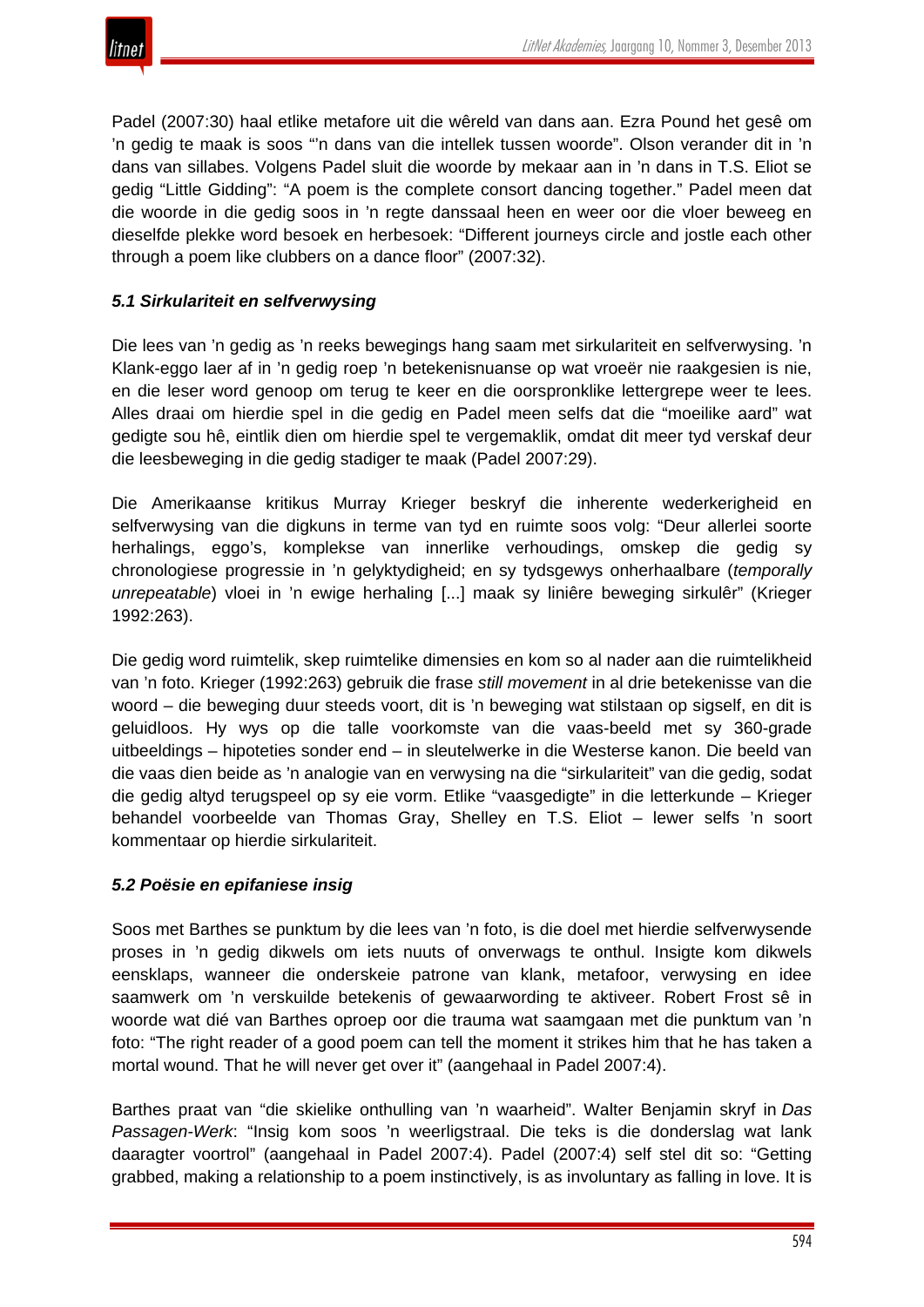

the primal act on which poetry depends, the relationship all poems hope to make with readers as they go into the world."

#### *5.3 Poësie en potensiaal*

Die selfverwysing van die gedig help skep aan 'n gelade potensialiteit aan betekenis en lae van betekenis wat in 'n veel hoër graad in die digkuns as in ander verbale kunsvorme voorkom. As 'n hoogs gelade rangskikking van woorde bied 'n gedig veelvuldige moontlikhede vir betekenis (The Enthusiast 2007:19). Barthes stel dit so: die woord is "reduced to a sort of zero degree, pregnant with all past and future specifications [...] a Pandora's box from which fly out all the potentialities of language" (Barthes 1983:58).

Sodanige veelvuldige potensiaal gaan gepaard met 'n groot openheid of ontvanklikheid teenoor die wêreld, wat Padel (2007:47) sien as 'n bepaalde ingesteldheid teenoor die onbekende, wat herinner aan Kracauer se vier aanverwantskappe van die fotografiese benadering met die onvoltooide, ongeposeerde, eindelose en onbepaalde werklikheid: "This is a vital idea for poems: the quest for words you can only learn in the dark and from the dead [...] The story is in the dark. You can't see your way ahead. Poets travel the dark roads."

As dit waar is dat openheid teenoor die wêreld in die hoogste graad by die digkuns onder al die woordgebaseerde kunste voorkom, skep dit ook allerlei unieke probleme. Woorde is abstrakte entiteite, "leë tekens", en hoe en waarna hulle presies verwys skep deurgaans geleentheid vir dubbelsinnigheid, misverstand en wanbegrip – net soos met fotografie. Sommige deelnemers aan die letterkunde aanvaar dan ook vanuit die staanspoor dat alle lesings van geskrewe werke mislesings is – des te meer in die geval van die digkuns.

Volgens Markiewicz (1987:544) is taal, wat abstrak in sy wesensaard is, nie in staat om "ware beelde" te skep nie, en selfs wanneer 'n woordkunswerk beelde oproep, is hierdie beelde vaag en obskuur; in die resepsie van lesers wissel sulke beelde van leser na leser in beide inhoud en intensiteit. Krieger (1992:12) meen dat hierdie onvermoë van taal om "ware beelde", of natuurlike beelde in hul volle sinlikheid, te skep, 'n drang skep. Hierdie drang probeer om die woorde self in materiaal vir estetiese genieting te verander, en Krieger noem dit die "sinlikheidsdrang". Hy (1992:266) haal die Duitse kritikus Sigurd Burckhardt aan wat meen die primêre funksie van die belangrikste digterlike instrumente – veral rym, ritme en metafoor – is om woorde te bevry van hul verknegting aan betekenis en verwysing. Hierdie instrumente gee dan aan woorde die lyflikheid (*corporeality*) wat 'n ware estetiese medium nodig het.

Vir Krieger (1992:13) is die "verknegting aan betekenis" waarna Burckhardt verwys, 'n eienskap van woorde wat by visuele beelde ontbreek. Hy noem dit die "verstaanbaarheid" (*intelligibility*) van woorde, 'n term wat ook vertaalbaar is as "beredeneerbaarheid". Woorde open deur middel van hul rasionale eienskappe – byvoorbeeld logika, grammatika – deure na die wye en onbeperkte wêreld van die denke; trouens, woorde is die basiese psigiese materiaal waarmee en waarin sulke denke geskied.

Krieger noem dit die drang na beredenering, en woordkunswerke, veral gedigte, staan dikwels in die spanning tussen hierdie twee pole, die sinlikheidsdrang en die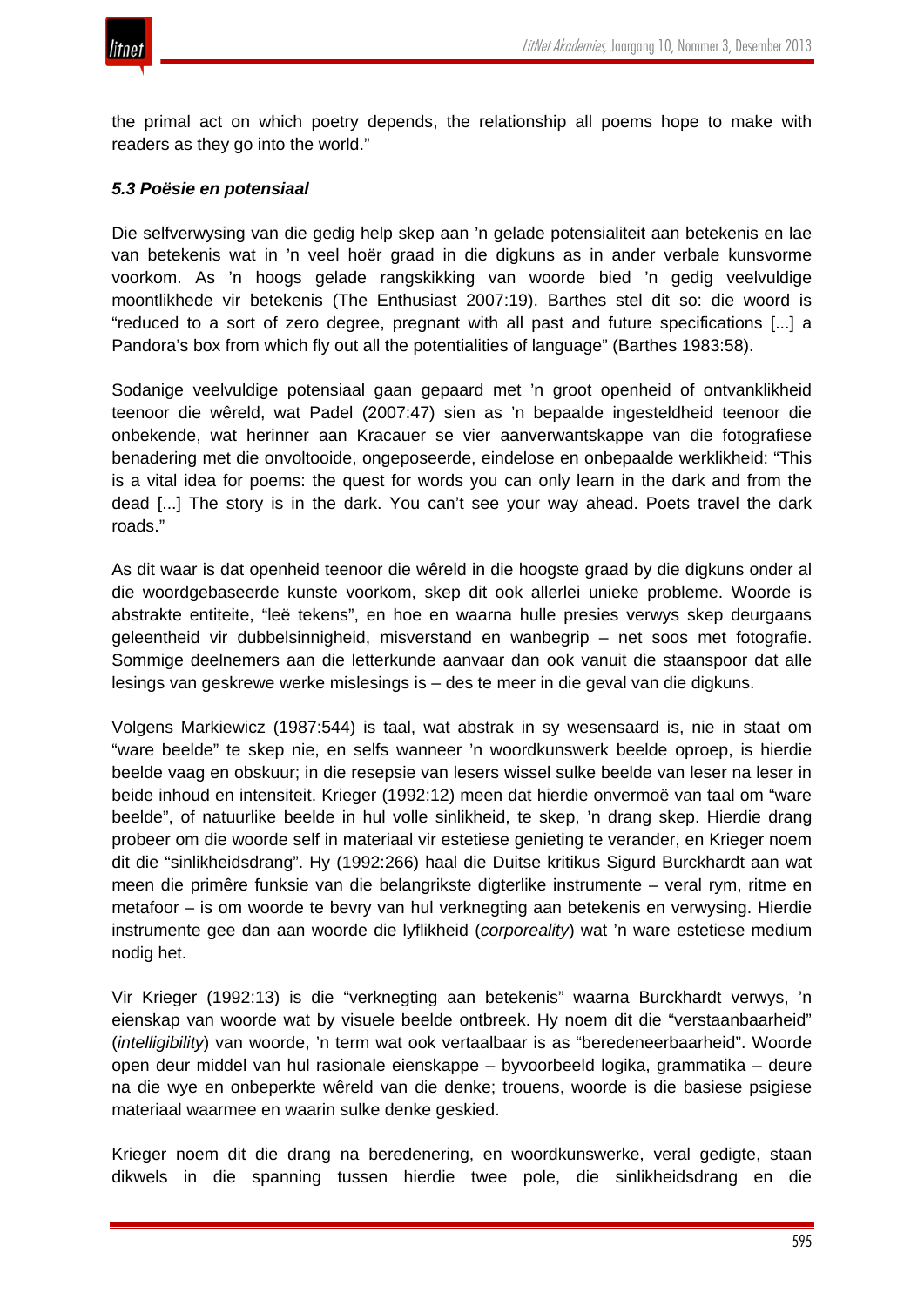beredeneringsdrang. Uiteindelik, voer Krieger (1992:26) aan, werk albei die drange saam om aan die verbale kunsvorme verdere vlakke van sterkte (*potency*) en verryking te gee: "[T]aal kan albei kante toepas: dit kan die voordele van die sinnelike kunste (*sensible arts*) opeis, en tog, in sy beredeneerbaarheid hoef dit nie aan die beperkinge van die wêreld van verskynsels te ly nie [...] [D]eur middel van manipulasie in die gedig is die sintuiglike in staat om die beredeneerbare te dien en te verryk pleks daarvan om dit te vervang."

## *5.4 Poësie en die onderbewuste*

Al die bogenoemde eienskappe werk mee om die digkuns 'n instrument vir die hantering of verkenning van die onbekende te maak. Sulke "reise" na die vreemde sluit, in Padel se allegorie, die reis na die digter se eie onderbewuste of kollektiewe onderbewuste in. Die antieke Griekse konsep *katabasis* verteenwoordig 'n vroeë beskrywing van hierdie proses: Padel (2007:46) meen dat as beeld vir die reis van die lewe, digterlike katabasis groot geestelike, emosionele en sielkundige potensiaal het. 'n Mens kan dit as 'n dompeling in die onbewuste sien, 'n innerlike reis die verlede in, jou mees verskuilde herinneringe, jou diepste self, ten einde jouself meer volledig te vind.

Beweging in die lees van gedigte, die innerlike beroerings wat dit meebring, dien om hierdie "reis" na die onderbewuste aan die gang te sit – liniêre redenasie, grammatikale konvensie en logiese verhoudings word óf vervang óf onderbreek met elemente wat intuïtief of eksperimenteel, en dikwels irrasioneel, toegepas is (Padel 2007:47, 49).

## **6. Die gesamentlike gebruik van fotografie en poësie**

#### *6.1 Ekfrasis*

Sedert die vroegste tye in die bestaan van die opgetekende digkuns het digters die spanning tussen die begrypbare en die sintuiglike probeer oplos deur eenvoudig woordbeskrywings oor ander kunswerke te produseer (vgl. Taljaard-Gilson 2002 en Cunningham 2007). Een van die vroegste voorbeelde van sodanige ekfrasis was Homeros se beskrywing van die uitbeeldings op Achilles se skild, wat deur die halfgod Hephaistos gesmee sou gewees het, en dit dien vandag nog as een van die mees bestudeerde voorbeelde om die eienskappe van ekfrastiese tekste te beskryf.

Aanvanklik is met ekfrasis bedoel 'n ingryping of verposing in 'n retoriese aanbieding, waartydens 'n uitvoerige beskrywing van 'n objek gelewer word. *Ekfrasis* beteken om "stem te gee" aan iets, en daar was aanvanklik geen beperking op die voorwerp of onderwerp nie – van 'n slagveld tot 'n nuwe pot deur 'n erdewerker (Krieger 1996:7).

Deur die eeue is *ekfrasis* in die Weste egter vereng tot die beskrywing in woordkuns van 'n voorwerp in een van die niewoordgebaseerde kunsvorme. Vandag word ekfrasis dikwels as 'n tradisie in die Westerse letterkunde gesien, waarin response op skilderye en vollediggeskepte visuele vorme in beide fiksie en poësie die algemeenste skyn te wees (vgl. Taljaard-Gilson 2002; Donaldson en Hall 1991).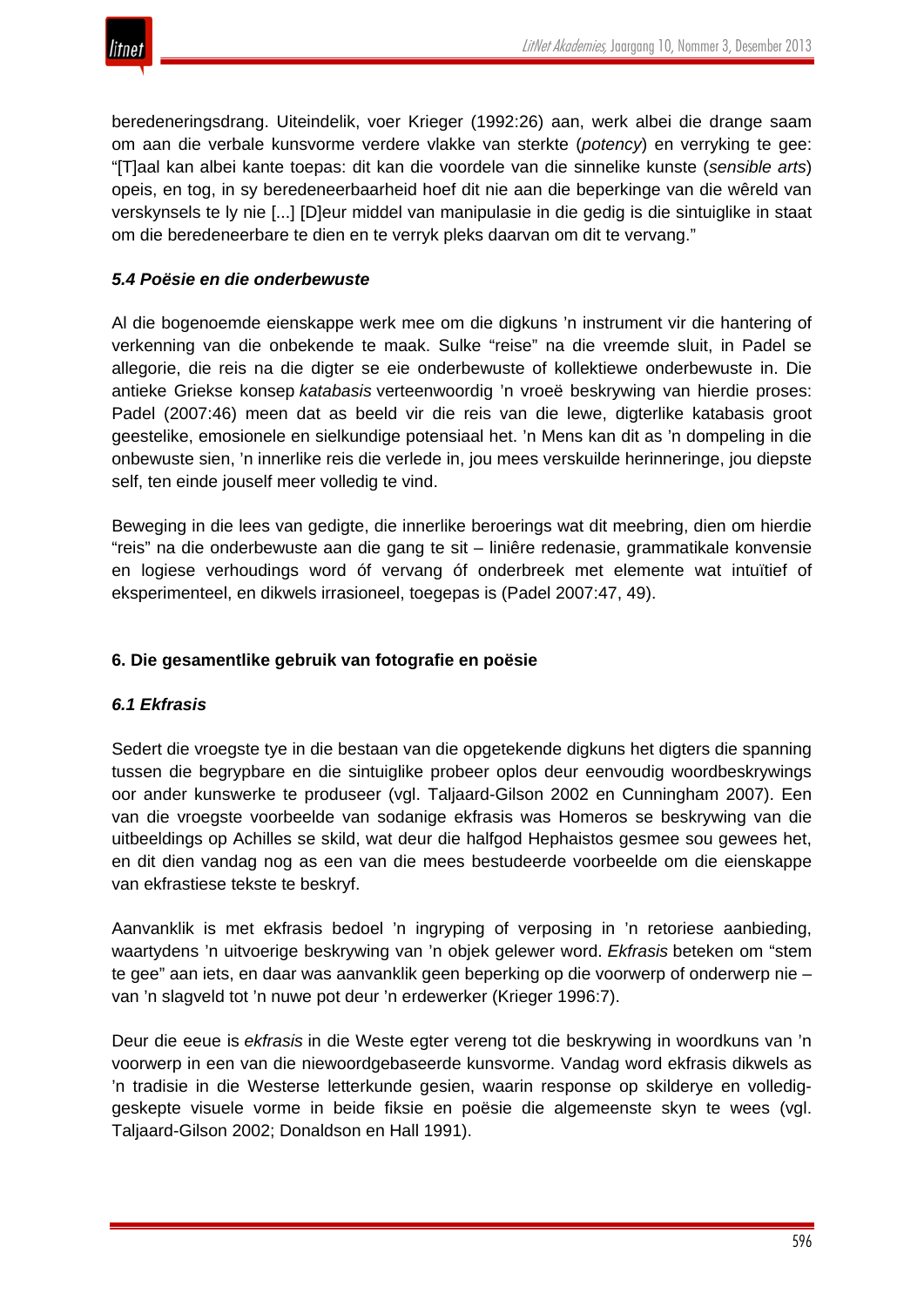Die uiteindelike produk van ekfrasis is gewoonlik die onafhanklike gedig, geskei van die ekfrastiese voorwerp, as embleem van beide. Dit neem die plek in van die voorwerp wat beskryf word, sodat die voorwerp heeltemal wegval; trouens, die aanwesigheid van die voorwerp kan selfs hinderlik wees vir die volle genieting van die ekfrasis. Dit is gewoonlik sinneloos om 'n afbeelding van die kunswerk – byvoorbeeld 'n skets van 'n beeldhouwerk of selfs 'n foto van 'n skildery – by die ekfrastiese gedig te voeg, omdat so 'n skets/foto, wat gewoonlik drasties verklein is, nie naastenby die aanvanklike emosie of gewaarwording wat die gedig geïnspireer het, kan weergee nie.

Ekfrasis word beoefen omdat dit volgens Krieger (1992:8) bepaalde voordele vir die digter inhou. Pleks daarvan om die bewegende, gedurig veranderende voorwerp of toneel in sy natuurlike konteks te moet beskryf en in digterlike beskrywings onder die knie te kry, kan die digter gebruik maak van 'n voorwerp wat reeds die "vloei van bestaan" onderbreek het met sy ruimtelike voltooidheid.

Vir baie kritici is hierdie uitbuiting van ander se werk minder aanvaarbaar; hulle sien dit as 'n "maklike uitweg" vir die digter, wat veronderstel is om in sy intellektuele sweet die regte gedig-elemente tydens die skryfproses te vind. Sulke kritici haal dikwels die digter Robert Lowell aan, dat daar te veel gedigte is waarin die digters groot kunswerke gebruik om hulself in die literêre geskiedenis in te abba met iets wat die skildery in die eerste plek beter regkry (Donaldson en Hall 1991:533).

'n Hele rits soortgelyke probleme wat ontstaan weens sulke "uitbuiting" deur die digter van andere se werk is deur Bartsch en Elsner (2007) uitgesonder: *ekfrastiese hoop*: die onrealistiese verwagting dat die kunswerk waarop dit gebaseer is, "visie" aan die gedig kan gee of 'n manier kan verskaf om anderkant die ontoereikende gedig te reik; *ekfrastiese vrees*: dat die onderskeid tussen die beeld en die gedig opgehef word; *ekfrastiese futiliteit*: die kunswerk self is altyd alreeds 'n reduktiewe poging tot representasie en ekfrasis kan hierdie gebrekkigheid nie genoegsaam oorkom nie; *ekfrastiese stilte*: die kunswerk is stom, selfs doofstom, en die ekfrasis versterk dit deur dit te objektiveer; *ekfrastiese ongehoorsaamheid*: veral wanneer die kunswerk handel oor iets wat nie bestaan nie, neem die gedig sy eie loop binne die verbeelde wêreld van die kunswerk; *hipersubjektiwiteit*: hoewel alle kunste subjektief is, loop 'n ekfrastiese gedig gevaar om te verval in 'n bloot selfgesentreerde vertolking van 'n kunswerk wat nie noodwendig dieselfde betekenisse sal hê vir ander kykers in ewe selfgesentreerde gemoedstoestande nie; *wanidentifikasie*: die gedig raak so sterk dat die leser met die digter eerder as die kunswerk of sy belewenis daarvan identifiseer, wat die motivering vir die ekfrasis uitkanselleer; *selfondermyning*: die heenwys na en oproep van 'n ander werklikheid as dié van die kunswerk – indien dit "te goed" gedoen word, neem dit die plek van die ekfrasis in.

#### *6.1.1 Ekfrasis en fotografie*

Wanneer dit by die fotografie as moontlike medium vir ekfrasis kom, is die onmiddellike probleem iets wat 'n mens "ekfrastiese onmoontlikheid" kan noem.

Dit is bloot weens die dokumenterende, indeksikale *(indexical)*, denoterende aard van fotografie – sy kodeloosheid in Barthes se terminologie. Foto's van kunswerke kom algemeen voor, en is inderdaad onontbeerlik in die studie van die kunste, maar die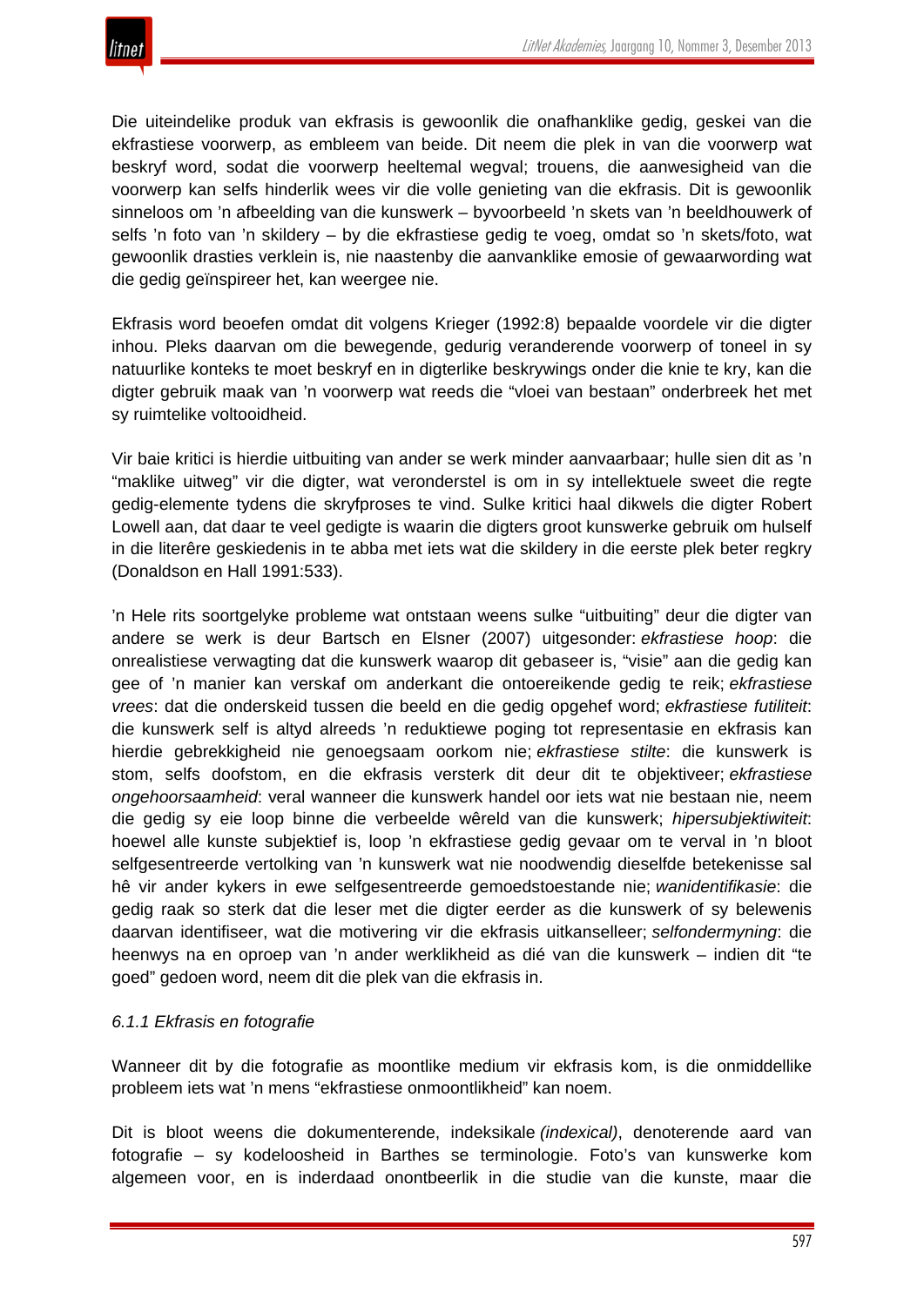

ekfrastiese manipulering van 'n kunswerk deur 'n foto daarvan te neem, is uiters selde bedoel as 'n kreatiewe vertolking van die volledige kunswerk.

Foto's word wel dikwels van elemente van die kunswerk geneem, of die omgewing waarin dit voorkom, maar dan denoteer dit iets heeltemal anders as die kunswerk self. Dit is dus nie ekfrasis nie – weens die indeksikale aard van sulke foto's dra die spikkels in die foto waarin die kunswerk nie voorkom nie (byvoorbeeld 'n muur met graffiti in die agtergrond) ewe veel potensiële betekenis as dié waarin dit wel voorkom. Die bevrore aard van die objek van die ekfrasis (na aanleiding van Krieger 1992:10) word nie "ontvries" deur 'n foto daarvan nie; inteendeel, dit word gewoonlik daardeur versterk.

Van die kant van die digkuns gesien, kan 'n mens postuleer dat 'n ekfrasis nie kan bestaan wanneer die foto langs die gedig verskyn nie: dit is tegelyk 'n onuitputlike bron – analoog aan Kracauer (1927:241) se aanverwantskap van fotografie met eindeloosheid – van stof vir die gedig en 'n volledige, gereduseerde rekord van die toneel wat beide die gedig en die foto geïnspireer het. Wanneer digters wel 'n ekfrasis van 'n foto beoefen, ondersteun die uiteindelike produk hierdie stelling. Die foto as die oorspronklike kunswerk of stof word uiters selde saam met ekfrastiese gedigte aangebied. Die digter T.T. Cloete bied byvoorbeeld nie die bekende foto van Marilyn Monroe wat op 'n stoel sit by sy gedig "Marilyn Monroe foto in blou" aan nie (Taljaard-Gilson 2002:51). Daar is geen praktiese beletsel hiervoor nie – afgesien van kopiereg-probleme – maar die tradisie het sodanig ontwikkel dat die einddoel 'n selfstandige gedig is wat nie meer die oorspronklike toneel nodig het nie.

Onafhanklikheid van die oorspronklike gegewe is natuurlik die ideaal van alle gedigte; dis een van die aantreklikhede van die digkuns, een van die "sterk punte" daarvan. 'n Gedig wat byvoorbeeld oor 'n toneel in 'n oerwoud handel, kan verwys na enige oerwoud (selfs een in private besit), selfs al dui die digter aan dat die gedig na 'n bepaalde geografiese lokaliteit verwys.

#### *6.1.2 Fotogedigte as oplossing vir ekfrastiese probleme*

Wanneer daar nie 'n ekfrasis moontlik is nie, is die probleme rondom ekfrasis soos hier bo uitgelig nie relevant nie. Maar selfs as 'n mens aanneem dat daar wel ekfrasis is, bied fotogedigte oplossings vir al die probleme wat behandel is – oplossings wat wen aan krag en diepte wanneer die onlosmaaklike gedig-foto-kombinasie – die woordgedeelte en die fotogedeelte saam – as geheel gesien word, en nie as 'n aparte gedig en 'n aparte foto as blote aanvullings tot mekaar nie.

Krieger (1992) sien ekfrasis as 'n poging om die "onsekerhede" van taal te probeer ontduik: die gebrek aan fisiese, substantiewe inhoudelikheid en die vrees vir bevriesing, gebreke wat op hul ernstigste in die digkuns is. Hy (1992:10–1) benader dit in terme van tyd en ruimte, soos in die volgende beskrywing: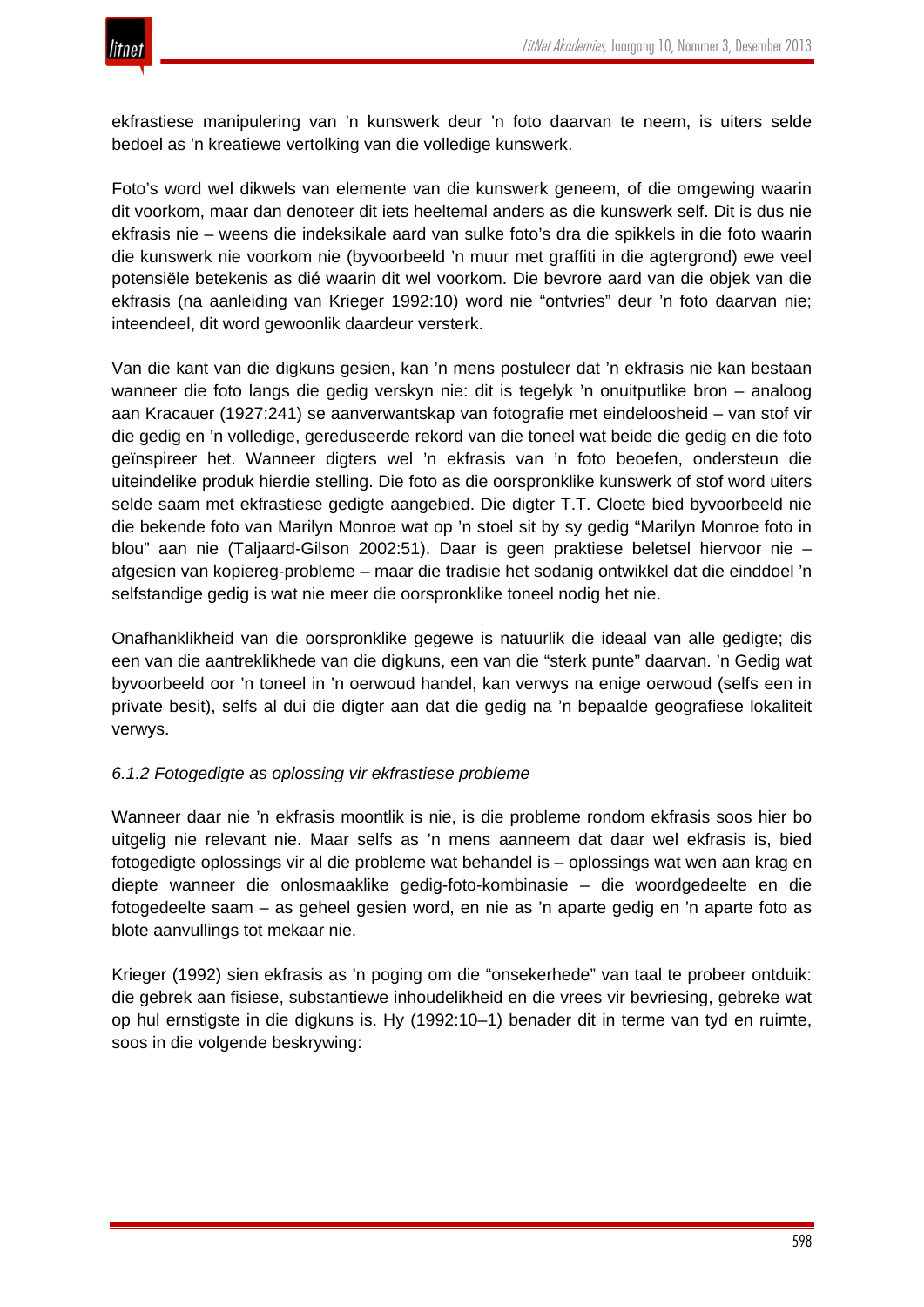

Ekphrasis arises out of (two opposed impulses) about language [...] the first, which craves the spatial fix, while the second yearns for the freedom of the temporal flow. [It] asks for language – in spite of its arbitrary character and its temporality – to freeze itself into a spatial form. Yet it retains an awareness of the incapacity of words to come together at an instant, at a single stroke of immediacy [...] [W]ords cannot have capacity, cannot be capacious, because they have, literally, no space.

Uiteraard is die vermoë waarna woorde en die digkuns soek, aanwesig in die denotering van die fotogedeelte van die fotogedig. Omdat dit fisies aanwesig is langs die woordgedeelte (op die bladsy langsaan, dieselfde bladsy of die volgende/vorige bladsy, of in 'n uitstalling), kan die leser voortdurend die verwysings na die werklikheid in die woordgedeelte in die fotogedeelte naspeur, in 'n heen-en-weer-beweging van die oë, sonder dat verwarring of vervaging intree weens die ontoereikende bemiddeling van 'n herinnering wat soms jare oud is.

W.F. Jonckheere beskou 'n dialektiese verhouding tussen die digter en die kunswerk as een van die kenmerke van ekfrasis (in Taljaard-Gilson 2002:50). Wanneer die kunswerk afwesig is, of in tweedehandse vorm aanwesig is, is dit egter 'n groot oorskatting, in die sin dat dit 'n eenrigting-verhouding op sy beste is – die passiewe en "doofstom" kunswerk kan nie terugpraat nie, kan nie self deelneem aan die ekfrasis nie – en 'n dialektiek is dus nie moontlik sonder veel fisiese ingryping en moeite nie.

Met 'n gedig langs 'n foto, en veral wanneer die fotograaf-digter bedag is op die moontlikhede wat die fotogedig bied, is daar wel so 'n wedersydse dinamika. Hierdie dinamika skep 'n eiesoortige plesier (*jouissance* in die terminologie van Barthes), of dan onderskatte soort plesier, wat nie aanwesig is by die ekfrastiese gedig of alleenstaande foto's wat ter illustrasie van teks geneem word nie.

Fotogedigte help in die volgende opsigte om die genieting of waardering te verbreed deur die ekfrastiese probleme wat deur Bartsch en Elsner genoem word, op te los of te verminder.

(i) Die fotogedeelte werk die verydeling van ekfrastiese hoop teen. Die leser sien presies wat die fotograaf (wat ook die digter is) sien.

(ii) Ekfrastiese vrees word aansienlik verminder, omdat die altyd aanwesige fotogedeelte fisies drasties van die woordgedeelte verskil.

(iii) Ekfrastiese futiliteit: die spel van verteenwoordiging is nie reduktief nie; dit kan trouens onbepaald voortduur – fotogedeelte en woordgedeelte is "gelyk", die een kan die ander nie oorstem nie (mits die fotogedig bedrewe genoeg geskep is).

(iv) Ekfrastiese stilte: klankmatighede in die gedig kan eggo binne die ruimte van die fotogedeelte en suggesties van klank in die inhoud van die fotogedeelte versterk.

(v) Ekfrastiese ongehoorsaamheid: die fotodigter kan die parameters van die voorwerp nie oorskry nie, want dit is voortdurend aanwesig.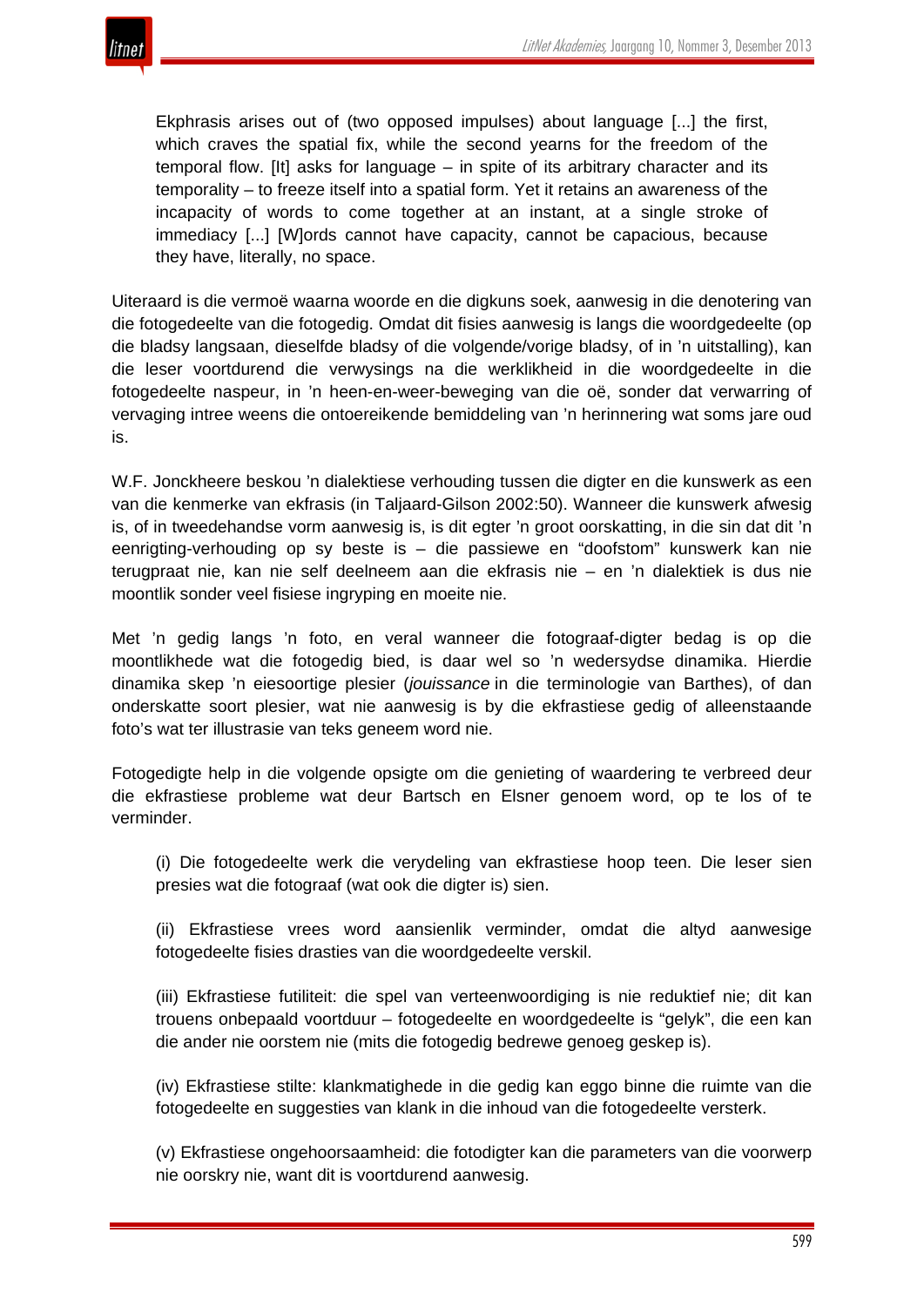

(vi) Hipersubjektiwiteit word gerelativeer deur die foto en die denotering in die foto – 'n maksimum aan objektiwiteit word in die formule ingevoer.

(vii) Wanidentifikasie word eweneens vermy, omdat die woord- en fotogedeeltes ewe sterk in hul aanwesigheid is.

(viii) Selfondermyning kan nie geskied nie, omdat die fotogedeelte, en dus sy verwysingsveld, nie verwyder kan word nie. Die ekfrasis kan homself nie transendeer nie, want die openheid van beide poësie en fotografie skep 'n potensialiteit wat te groot en onvoltooid vir die vertolker is.

#### **7. Die dinamika van die saamlees van foto's en gedigte**

Die meeste skrywers en fotograwe aanvaar dat teks aanwesig moet wees by 'n foto. Op sy minste word daar altyd 'n aantekening oor die plek en tyd van die neem van die foto aangedui, of word die konteks breedweg geskets. Selfs met abstraksies word minstens die naam van die fotograaf aangedui. Die dubbelsinnigheid wat Berger uitlig in *Another way of telling* (1982) en wat die kyker te veel op 'n dwaalspoor kan bring, kan alleenlik deur teks opgehef of verminder word.

Ander skrywers gaan verder, en meen selfs dat onderskrifte *onontbeerlik* is, byvoorbeeld Walter Benjamin: "The caption works to complete the image by articulating as best it can the off-frame world that hovers around the edges of the picture" (aangehaal in Wells 2003:34)

*Verankering* is Barthes (1977) se term vir wat hy sien as 'n nog meer ingrypende rol vir teks by die beeld, naamlik om die polisemiese oordaad te stabiliseer. Vir die beeld in die algemeen is daar in elke gemeenskap uiteenlopende tegnieke ontwikkel om die drywende ketting van betekendes op so 'n manier te veranker dat die "terreur van onsekere tekens" teengewerk kan word. Een van sodanige tegnieke is die sogenaamde linguistiese boodskap. Die letterlike boodskap, soos die onderskrif, denoteer – dit verskaf 'n verankering vir al die gedenoteerde betekenisse van die objek – terwyl met die simboliese boodskap die linguistiese boodskap nie meer die identifisering rig nie, maar die vertolking, en 'n soort klemskroef word wat die gekonnoteerde betekenisse keer om te vermenigvuldig (Barthes 1977:118).

Sulke teks by beelde verskaf "tweede-orde-betekendes", en dis onmoontlik vir die woorde om die beeld te "verdubbel", aangesien hulle vasgevang bly in hierdie stel tweede-ordebetekendes. Maar iets anders vind plaas: soms produseer die teks, volgens Barthes (1983:206), 'n heeltemal nuwe betekende wat terugwerkend in die beeld geprojekteer word, in so 'n mate dat dit lyk of dit daar gedenoteer is. Barthes identifiseer drie soorte konnotasies wanneer dit by teks saam met fotografie kom: perseptuele konnotasie, kognitiewe konnotasie en etiese konnotasie.

Op hierdie punt verskil ek van Barthes, omdat hy 'n heeltemal nuwe stel moontlikhede miskyk. Wanneer die teks self stof vir kreatiewe bewerking word, is daar sprake van "kreatiewe konnotasie", en veelvuldige kodes kan daarvoor ingespan word. Hoewel volledige duplikasie uiteraard steeds onmoontlik bly, is dit heeltemal moontlik om elemente in die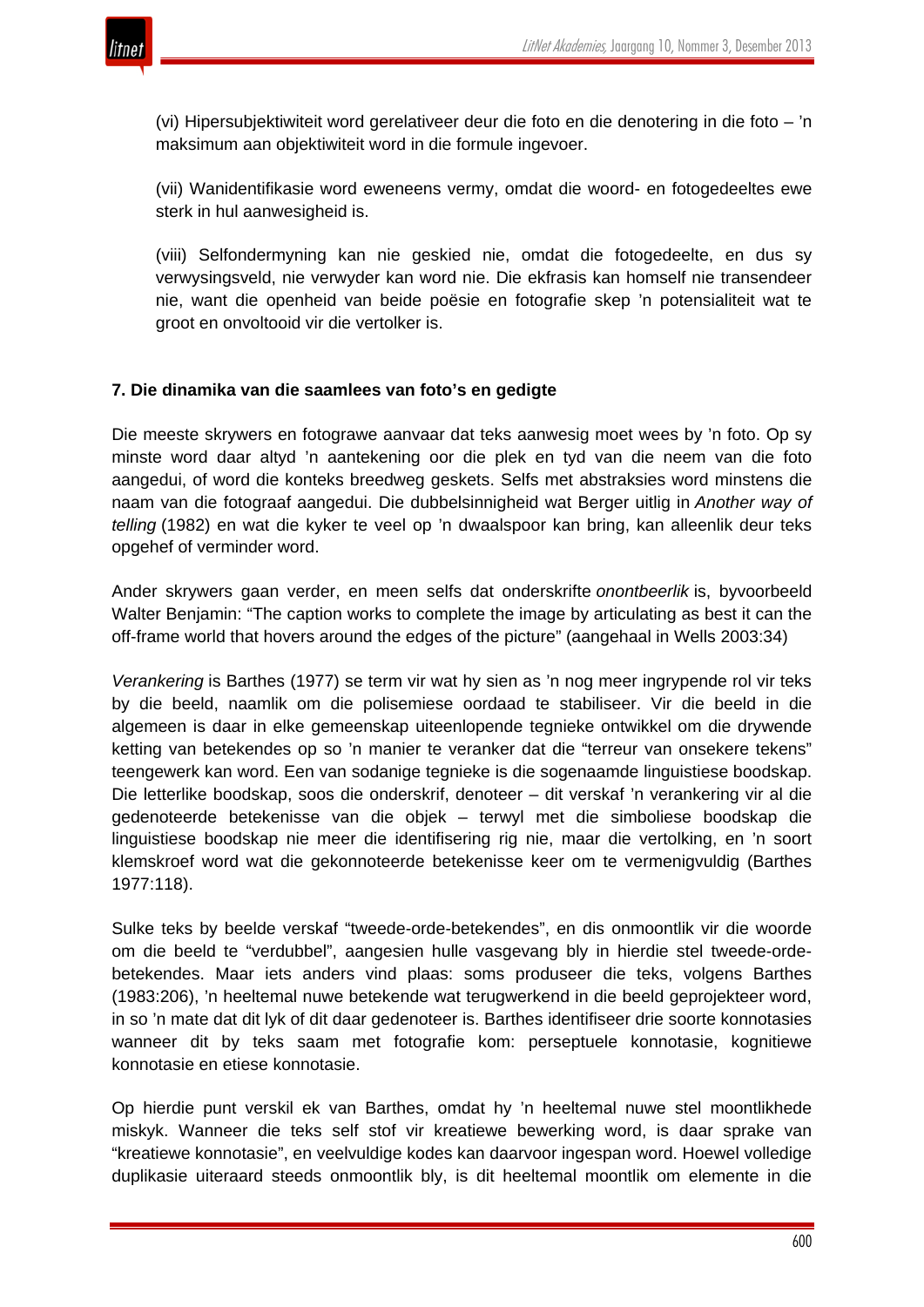

beeld te laat resoneer met elemente in die gedig, veral omdat die digterlike teks sy eie orde van polisemiese potensiaal het. Kreatiewe konnotasie maak dit ook moontlik om die foto af te stem op die gedig en 'n nuwe stel "betekendes" te skep. Dan is dit 'n nuwe orde konnotasies, en nie bloot verdere denotering nie. Dit is dinamies; die proses word herhaal wanneer nuwe konnotasies vanuit die gedig op die foto geprojekteer word – 'n proses wat ad infinitum kan geskied. Dit word irrelevant of hulle "eerste-orde"- of "tweede-orde" betekendes word, of hulle oorspronklik "eerste" in die fotogedeelte of in die woordgedeelte was, of nie.

Die digkuns bied moontlikhede om hierdie leesproses na te boots in sy eie vorme van beweging, of die perseptuele maneuvers wat uitgevoer word tydens die lees van die gedig self. Na aanleiding van Padel kan 'n mens sê poësie kan beweging op 'n analogiese wyse in die foto inbring. Dit gebeur reeds "natuurlik" weens die tydseienskappe van 'n gediglesing – die gedig ontvou in opeenvolging, waarin versreëls die een na die ander gelees word. Die verstadiging van poësie weens die "moeilike" aard daarvan kan bydra om die tydsverloop by die lees van 'n foto verder uit te rek.

Die skrapse ruimtelike dimensies wat Krieger (1992) meen die gedig het, kan in 'n analogiese dinamika vanuit die foto aangevul word. Die afbreek van reëls in navolging van 'n ritmiese patroon of rymskema verskaf 'n "raam" vir die gedig, wat versterk word hoe meer vormgebonde die gedig is. Hierdie gedigraam kan dan korreleer met die vierkantige raam van die foto. Trouens, die hoekigheid van die foto – gedefinieer deur die vier hoeke van die afdruk – kan beklemtoon word deur ook die aanvangswoorde van die eerste en laaste reëls te laat rym, en nie net die eindwoorde nie (iets wat die reëls en konvensies van die konvensionele, onafhanklike gedig nie geredelik aanmoedig nie).

Ritme in 'n gedig kan gekorreleer word met vormlike elemente in 'n foto wat herhaal word, byvoorbeeld 'n ry bome (die maklikste manier om dit te visualiseer is om te dink aan 'n rolprenttoneel van 'n motor wat deur 'n laning bome ry, met die sonlig wat ritmies daardeur flits). Rym kan korreleer met elemente in die foto wat na mekaar lyk, soos 'n vrou se heup en 'n viool langs die boog van 'n swembad. Dieselfde kan met alliterasie en assonansie gedoen word.

#### **8. Fotogedigte in 'n sosiale konteks: enkele opmerkings**

'n Oorheersende kenmerk van ons tyd, veral met die revolusie in inligtingstegnologie, is die alomteenwoordigheid van die beeld, en veral die foto, met teks wat dikwels 'n sekondêre rol speel (vgl. Krieger 1992). Susan Sontag het reeds in die 1970's aangevoer dat die beeld een van die enjins van die globale inligtingsekonomie is – 'n kapitalistiese gemeenskap benodig 'n kultuur wat op die beeld gegrond is om ontsaglike hoeveelhede vermaak te verskaf en daarmee 'n kooplus onder verbruikers aan te vuur (Sontag 1983:366).

Vir Donaldson en Hall (1991:529) is die huidige, postmoderne wêreld 'n "collage of disparate simulacra". Beelde verteenwoordig nie net die werklikheid nie, maar het die werklikheid geword. Meer gesag word aan die beeld toegeken, voer hulle aan, as aan die werklikheid, en 'n ervaring is dikwels nie "werklik" voor dit gefotografeer of andersins in die media opgeneem is nie. Hulle (1991:529) beskou dan ook die drastiese toename in wat hulle noem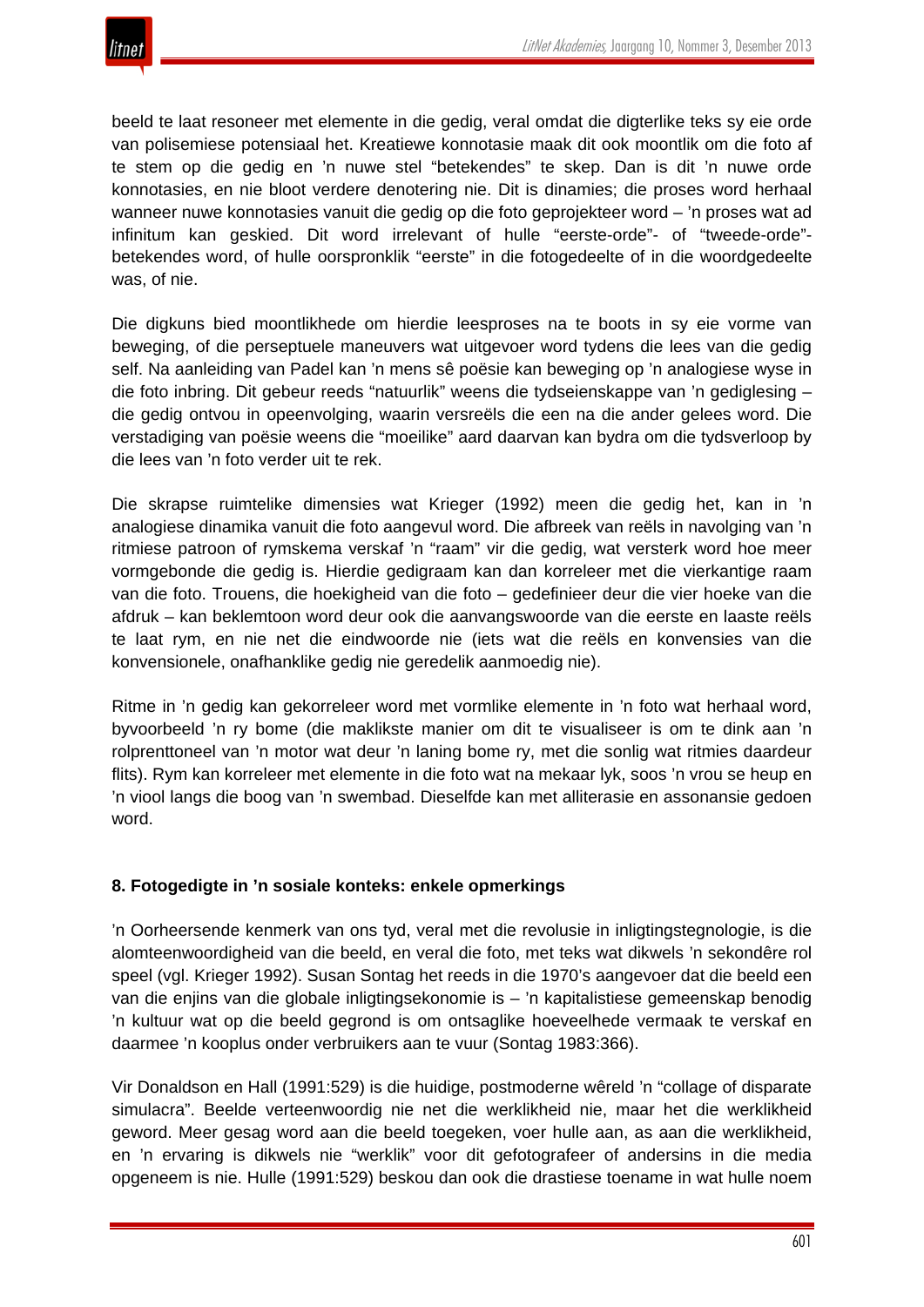

"ekfrastiese skryfkuns" in die laaste dekades van die 20ste eeu as 'n reaksie op hierdie oorvloed aan beelde – dit mag selfs die kwintessensiële postmoderne vorm wees. Die werklikheid bly agterweë – die naspeuring daarvan kan nie meer objektief plaasvind nie, nie sonder om ook te probeer begryp hoe sodanige naspeuring self 'n funksie van 'n mediërende ervaring is nie (vgl. Donaldson en Hall 1991:529).

Saam met die ooraanbod aan foto's ontstaan daar ook wat 'n mens 'n oormatige gebrek aan verankering kan noem, in die sin waarin Barthes die begrip verankering gebruik, soos hierbo toegelig. Maar pogings tot verankering skep op hul beurt weer 'n oormaat aan ideologiese ingrepe, as 'n mens Barthes se argument aanvaar dat teks as verankering by foto's 'n onderdrukkende uitwerking het: "The anchorage may be ideological and indeed this is its principal function; the text directs the reader [...] it remote-controls him towards a meaning chosen in advance [...]. The text has a repressive value and we can see that it is at this level that the morality and ideology of a society are above all invested" (Barthes 1977:118).

Hy was egter nie bewus van die moontlikhede wat fotogedigte bied nie, anders sou hy dalk saamgestem het dat 'n verankeringsteks in digvorm vry is van hierdie onderdrukkende dinamika. Terselfdertyd bied die foto 'n verankering aan wanneer gedigte bedryf word in die styl van wat hy die "moderne digters" noem (Barthes 1983:56). Dit werk 'n digterlike taal teen wat Barthes as "terrible and inhuman" beskryf – dit bied 'n uitkoms wanneer die digkuns dreig om te verander in "a discourse full of gaps and full of flights, filled with absences and overnourishing signs, without foresight of stability or intention, and thereby [...] opposed to the social function of language" (Barthes 1983:58).

In hierdie verband is die fotogedig 'n goeie voorbeeld van wat Gilles Deleuze bedoel met 'n "mineurletterkunde" (in Sutton en Jones 2008:52), 'n konsep wat slaan op beide die musikale term en minderhede (soos Afrikaanssprekendes). Deleuze meen dat alle letterkunde en kunsvorme "mineur" is; uiteraard word die mineurtoon versterk wanneer dit in 'n klein taal soos Afrikaans gedoen word. Sutton en Jones (2008:52) meen om mineur te wees, is om 'n majeurstem te neem en dit te laat spreek op 'n wyse wat die spreker se gekose identiteit uitdruk – 'n mineurtaal speel dieselfde deuntjie as 'n majeurtaal, net in 'n mineurtoon. Nogtans het dit die potensiaal om die normale konvensies van die majeurstem van 'n gemeenskap te destabiliseer.

Fotogedigte in Afrikaans kan dien as 'n instrument om op klein skaal die oorvloed aan Anglo-Amerikaanse beeldmateriaal te "hervorm" en jou eie te maak.

#### **9. Gevolgtrekkings**

Hierdie projek het die volgende gevolgtrekkings opgelewer:

Fotogedigte as 'n kreatiewe respons op 'n toneel met 'n foto en 'n gedig wat saam op dieselfde vlak aangebied word, is 'n unieke kunsvorm wat grondig verskil van foto's as illustrasie vir gedigte, of ekfrastiese gedigte oor afwesige foto's.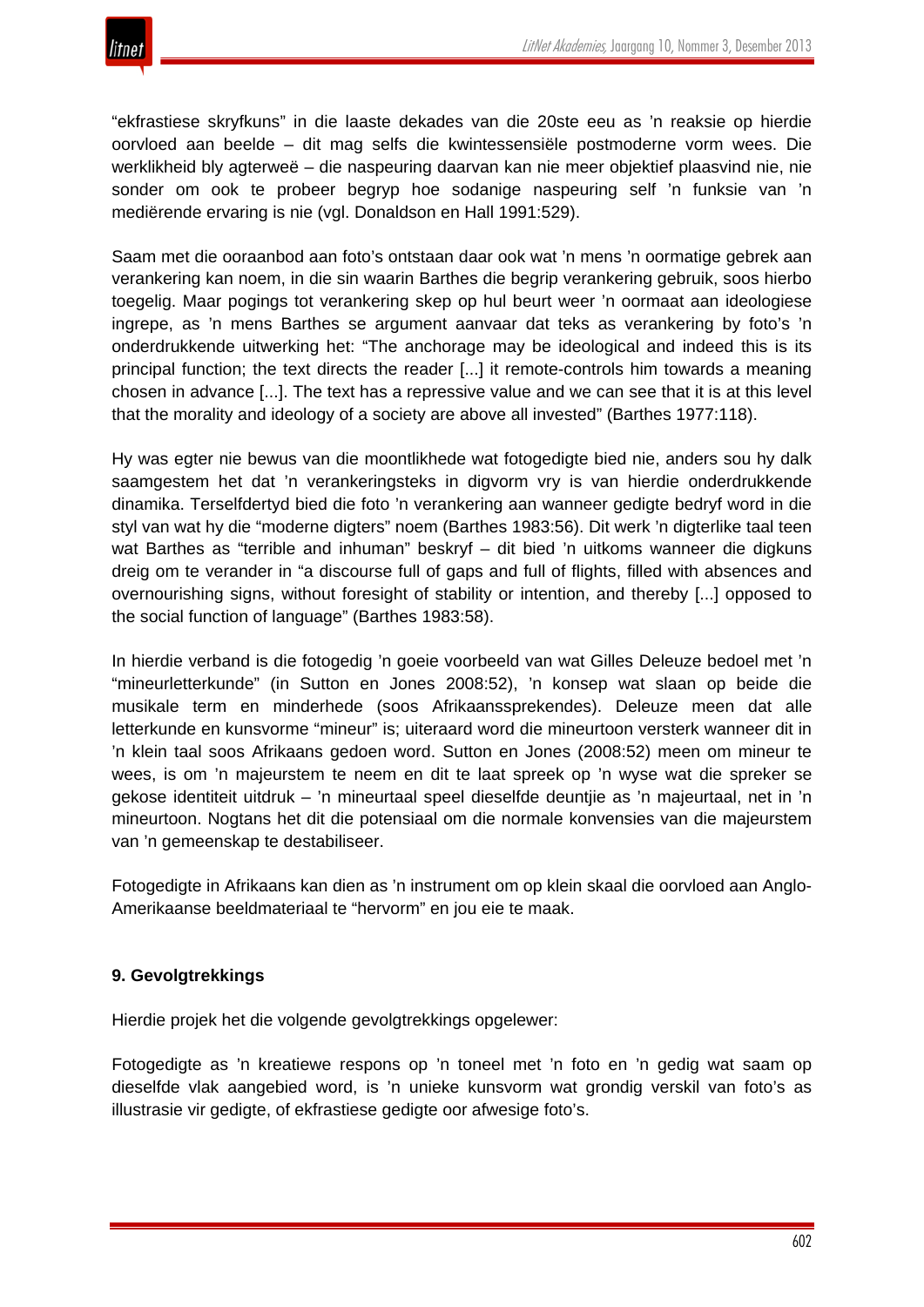

Fotografie en poësie kan mekaar aanvul deurdat daar eienskappe van albei is wat met mekaar kan ooreenstem, al sou hulle aan teenoorgestelde uiterstes van die spektrum van kunsvorme geplaas word.

Leesprosedures wat uniek aan die digkuns is en maniere om betekenis in foto's te lees kan mekaar aanvul wanneer foto's en gedigte naas mekaar geplaas word.

As kodelose boodskappe bied die fotogedeelte 'n ekstra graad van moontlikhede vir betekenisgewing wat nie by ander visuele kunsvorme voorkom nie. Terselfdertyd bied die woordgedeelte bykomende lae van betekenisgewing wat nie by ander skriftelike vorme voorkom nie.

Die gebrekkige verankering by foto's weens hul dubbelsinnigheid, en die gebrekkige verankering by veral moderne en postmoderne poësie weens die polisemiese oordaad daarvan, kan deur die fotogedig teengewerk word.

'n Proses van wedersydse fynkam en herfynkam van die foto- en woordgedeeltes vanuit mekaar is noodsaaklik om die fotogedig ten beste te kan waardeer. Dit is 'n unieke proses wat nie by ander kunsvorme voorkom nie.

Die gehele geïntegreerde belewenis of ontvangs lewer nuwe vlakke van genieting en dimensies van betekenis op wat nie moontlik is deur die foto- en woordgedeeltes in afsondering te lees of te bekyk nie.

Nuwe ruimtes vir eksperimentering met sowel fotografiese tegnieke en keuses as digterlike meganismes (soos die gebruik van beginrym by versreëls) word deur die fotogedig geskep.

Om die dinamika van die fotogedig die beste te laat werk, moet die foto- en woordgedeeltes mekaar nie oorstem of oorheers nie.

Kritiese werk oor fotogedigte is nog baie skraps in die akademiese literatuur. Sulke kritiek sal sy eie beginsels moet ontwikkel en nie terugval op die diskoers rondom die "beeldgedig" of die kritiese korpus rondom ekfrasis nie.

Die moontlikheid dat fotogedigte glad nie deel van die tradisie van ekfrasis is nie, moet verder ondersoek word, want, anders as by ekfrastiese vorme, word die betrokke "kunswerk" saam met en op 'n gelyke vlak as die teks aangebied.

Fotogedigte kan oplossings verskaf vir die unieke probleme wat ontstaan in die beoefening van die tradisie van ekfrasis, waarvan die toepassing en studie in onlangse tye drasties toegeneem het.

Streng rym- en ritmeskemas in die woordgedeelte help om die dinamika te vestig waardeur nuwe of ander betekenisse in die fotogedeelte ontgin kan word. Eweneens help komposisionele vernuf in die fotogedeelte om nuwe of ander betekenisse in die woordgedeelte te suggereer.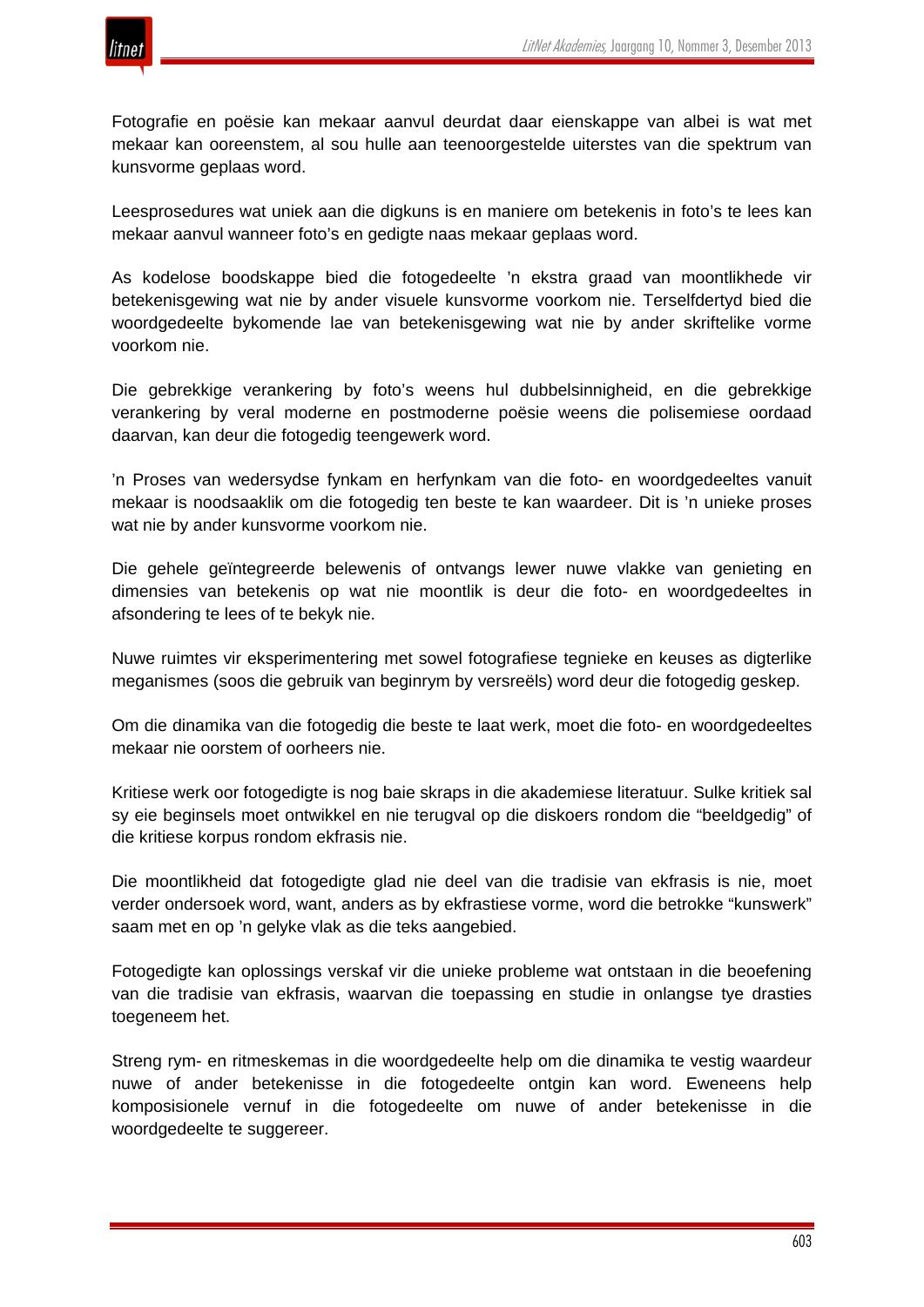

Die ontvangs en uitwerking van fotogedigte sal altyd beperk wees, omdat sowel die fotografie (binne die breër raamwerke van ander hiperrealistiese visuele vorme) as die digkuns deur minderhede bedryf en waardeer word.

#### **Bibliografie**

Bailly, L. 2009. *Lacan – A beginner's guide*. Oxford: Oneworld.

Barthes, R. 1977. Rhetoric of the image. In Wells (red.) 2003.

—. 1983. *Barthes: Selected writings.* Inleiding deur S. Sontag. Londen: Fontana Paperbacks.

Bartsch, S. en J.A. Elsner. 2007. Ekphrasis: Introduction – Eight ways of looking at an ekphrasis. *Classical Philology*, 102(1):1–19.

Benjamin, W. 1931. A short history of photography. In Trachtenberg (red.) 1980.

—. 1979. *Illuminations*. Inleiding deur H. Arendt. 3de uitgawe. Londen: Fontana.

Berger, J. 1972. Understanding a photograph. In Trachtenberg (red.) 1980.

—. 1982. *Another way of telling*. Foto's deur Jean Mohr. Londen: Writers and Readers Cooperative Society.

Brik, O. 1926. What the eye does not see. In Wells (red.) 2003.

Burgin, V. 1982. Looking at photographs. In Wells (red.) 2003.

Cunningham, V. 2007. Why ekphrasis?. *Classical Philology*, 102(1):57–71.

Donaldson, J. en R. Hall. 1991. Ekphrastic enlargements: The daguerreotype and Richard Howard's Homage to Nadar. *Canadian Review of American Studies*, 22(3):529.

Duttlinger, C. 2008. Imaginary encounters: Walter Benjamin and the aura of photography. *Poetics Today*, 29(1):79–101.

Finn, D. 1994. *How to look at photographs*. New York: Harry N. Abrams.

Freeman, M. 1984. *Achieving photographic style*. Londen en Sydney: Macdonald.

Goldhill, S. 2007. What is ekphrasis for? *Classical Philology*, 102(1):1–19.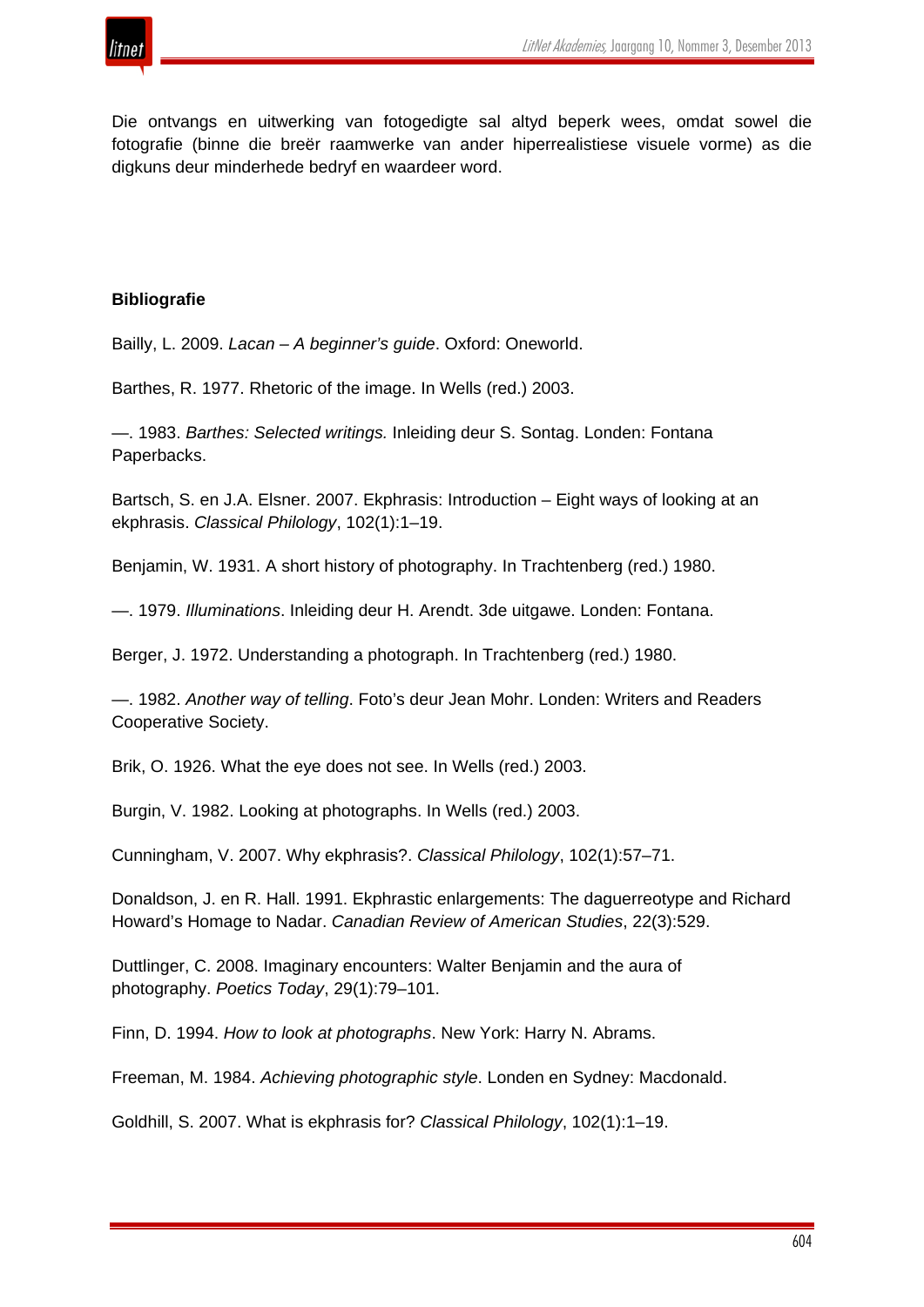

Hakris, S. 2001. The return of the dead: Memory and photography in W.G. Sebald's *Die Ausgewanderten*. *German Quarterly*, 74(4):379.

Haxthausen, C.W. 2004. Reproduction/Repetition: Walter Benjamin/Carl Einstein. *October*, 107:47–74.

Horstkotte, S. 2006. Visual memory and ekphrasis in W.G. Sebald's The *rings of Saturn*. *English Language Notes*, 44(2):117–29.

Koetzle, H.-M. 2005. *Photo icons*. Keulen: Taschen.

Kracauer, S. 1927. Photography. In Trachtenberg (red.) 1980.

Krieger, M. 1992. *Ekphrasis: The illusion of the natural sign*. Illustrasies deur J. Krieger. Baltimore: Johns Hopkins University Press.

Markiewicz, H. 1987. Ut pictura poesis: A history of the topos and the problem. *New Literary History*, 18(3):544.

Metz, C. 1985. Photography and fetish. In Wells (red.) 2003.

Padel, R. 2007. *The poem and the journey*. Londen: Chatto & Windus.

Roberts, 0. 2011. An intimate eye. *Sunday Times Live*. http://www.timeslive.co.za/ sundaytimes/article918268.ece/An-intimate-eye (10 Augustus, 2011 geraadpleeg).

Sontag, S. 1983. *A Susan Sontag reader*. Londen: Penguin.

Sutton, D. en D. Martin-Jones. 2008. *Deleuze reframed*. Londen: I.B. Tauris

Szarkowski, J. 1966. Inleiding tot "The photographer's eye". In Wells (red.) 2003.

Ten Kortenaar, N. 1997. Postcolonial ekphrasis: Salman Rushdie gives the finger back to the empire. *Contemporary Literature*, 38(2):232.

The Enthusiast. 2007. *The enthusiast's field guide to poetry*. Londen: Quercus.

Taljaard-Gilson, G. 2002. Die wisselwerking tussen skryfkuns en beeldende kuns. Ongepubliseerde DLitt-proefskrif, Universiteit van Pretoria.

Trachtenberg, A. (red.). 1980. *Classic essays in photography*. New Haven: Leete's Island Books.

University of Chicago. 2004. *Theories of media, Keywords glossary, ekphrasis*. http://csmt.uchicago.edu/glossary2004/ ekphrasis.htm (17 November 2010 geraadpleeg).

Wells, L. (red.). 2003. *The photography reader*. Londen: Routledge.